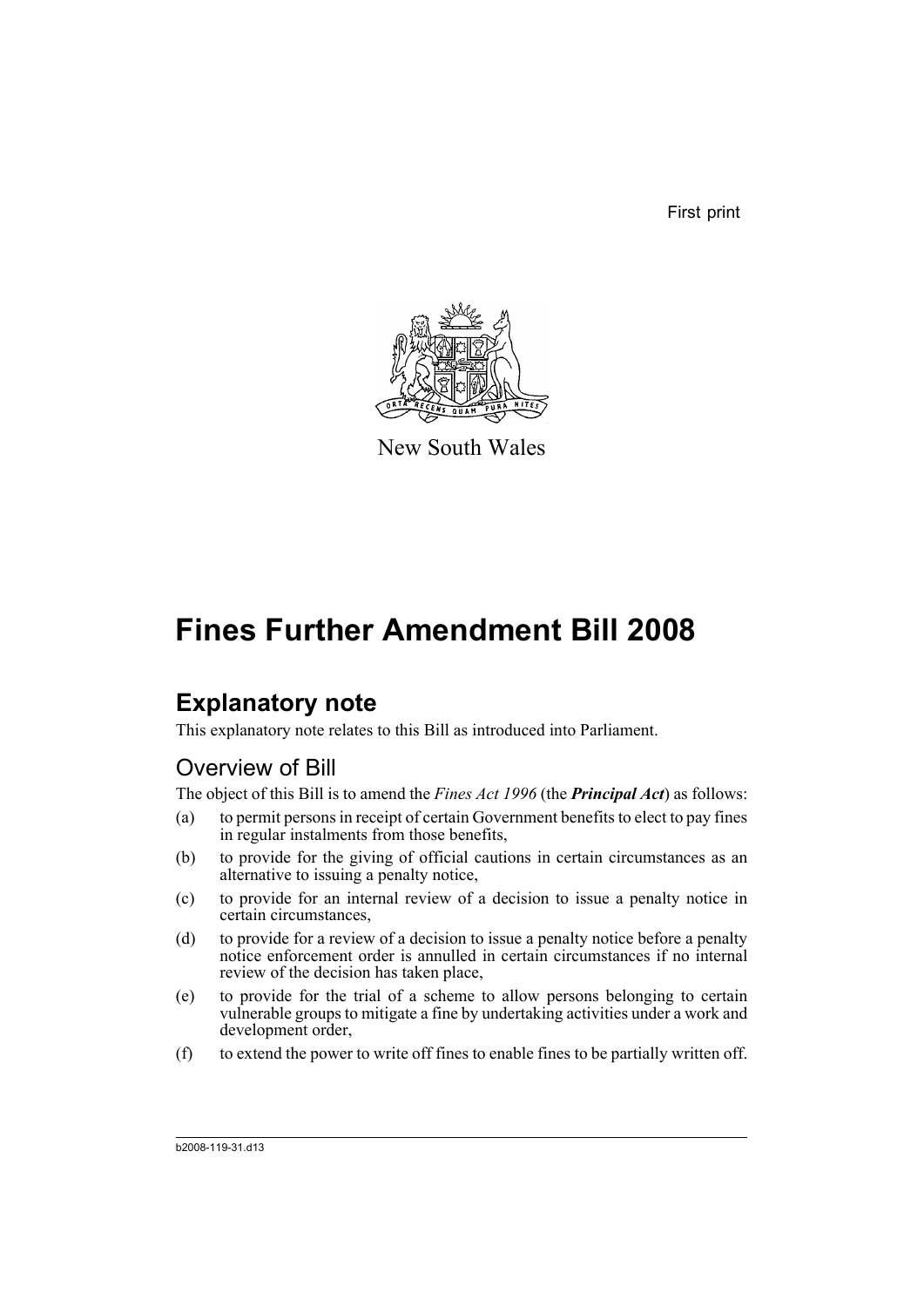Explanatory note

This Bill also amends:

- (a) the *Crimes (Administration of Sentences) Act 1999* to permit information obtained in the administration of that Act to be disclosed to the State Debt Recovery Office, and
- (b) the *Fines Regulation 2005* to provide for the waiver, postponement or refund of costs and fees, to provide that an internal review of a decision to issue a penalty notice is not required if the penalty notice was issued by a police officer and to provide for a trial period for work and development orders and the maximum number of such orders that may be made during that period, and
- (c) the *Road Transport (Driver Licensing) Act 1998* and regulations under that Act to create separate offences in relation to suspended or cancelled driver licences where the suspension or cancellation occurs under the Principal Act.

# Outline of provisions

**Clause 1** sets out the name (also called the short title) of the proposed Act.

**Clause 2** provides for the commencement of the proposed Act on a day or days to be appointed by proclamation except for a number of provisions that are specified to commence on the date of assent to the proposed Act.

**Clause 3** is a formal provision that gives effect to the amendments to the Principal Act set out in Schedule 1.

**Clause 4** is a formal provision that gives effect to the amendments to each Act and Regulation set out in Schedule 2.

**Clause 5** provides for the repeal of the proposed Act after all the amendments made by the proposed Act have commenced.

# **Schedule 1 Amendment of Fines Act 1996**

**Schedule 1 [1]** inserts a number of definitions into the Principal Act consequential on other amendments to that Act made by the proposed Act.

**Schedule 1 [3] and [4]** permit the registrar of a court that has imposed a fine on a person to refer the matter to the State Debt Recovery Office for the making of a court fine enforcement order if the person is applying for a work and development order in respect of the amount owing under the fine or the person is in receipt of a Government benefit and is applying for an order under section 100 (Time to pay) of the Principal Act in respect of the amount. The State Debt Recovery Office may make a court fine enforcement order in respect of such a person but only if it determines to make the work and development order or order under section 100 of the Principal Act that is sought by the person. If the State Debt Recovery Office does not make the court fine enforcement order it is to refer the matter back to the registrar. **Schedule 1 [14]** permits the State Debt Recovery Office to make a penalty notice enforcement order if it receives, in respect of an amount owed by a person under a penalty notice, an application for a work and development order in respect of the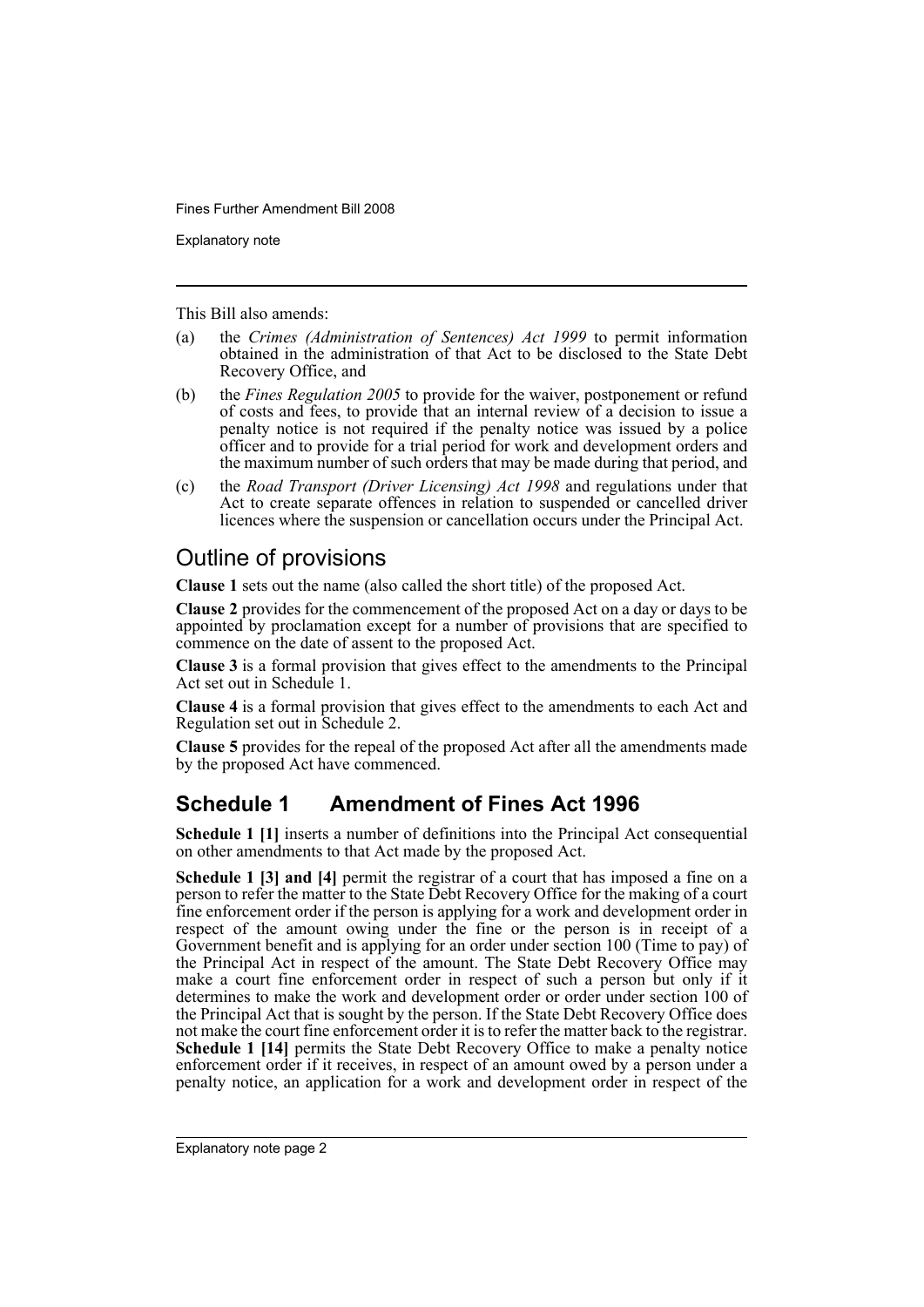Explanatory note

amount or, if the person is in receipt of a Government benefit, an application for an order under section 100 (Time to pay) of the Principal Act. The State Debt Recovery Office may make a penalty notice enforcement order in respect of such a person but only if it determines to make the work and development order or order under section 100 of the Principal Act that is sought by the person. If a penalty notice enforcement order is made in these circumstances, the person subject to the order can no longer elect to have the matter dealt with by a court in accordance with section 23A of the Principal Act and the decision to issue the penalty notice can no longer be the subject of an internal review. **Schedule 1 [17] and [23]** make consequential amendments. **Schedule 1 [24] permits the State Debt Recovery Office to allow a person in receipt** of a Government benefit to pay the fine in instalments as a regular direct debit from that benefit.

**Schedule 1 [8]** provides that an appropriate officer may give a person an official caution rather than issue a penalty notice if the officer believes on reasonable grounds that the person has committed an offence in relation to which a penalty notice may be issued and it is appropriate to give an official caution in the circumstances. The giving of an official caution does not preclude other action in relation to the offence. **Schedule 1 [5] and [6]** make consequential amendments.

**Schedule 1 [9]** provides that a notice is a penalty notice for the purposes of the Principal Act if it is issued under a statutory provision that declares the notice to be a penalty notice for the purposes of that Act or, if at the time the notice was issued, it was issued under such a provision.

**Schedule 1 [10]** provides that a person may apply for an internal review of a decision to issue a penalty notice. The application is to be made to the issuing agency in respect of the penalty notice (being the agency in or by which the appropriate officer who issued the penalty notice is employed or engaged) or to the State Debt Recovery Office. An agency that receives an application is not required to conduct an internal review if the agency notifies the applicant in writing, within 10 days of receiving the application, that it has decided not to conduct an internal review and gives reasons for its decision. An internal review is also not required in prescribed circumstances or if an internal review has already been conducted. If a review is to be conducted, it is to be conducted by a person who was not involved in making the decision that is the subject of the review. When reviewing a decision, a reviewing agency may request additional information from the applicant. Following a review the reviewing agency may confirm the decision to issue a penalty notice or may withdraw the penalty notice. It must withdraw a penalty notice if any of the following grounds are made out:

- (a) the penalty notice was issued contrary to law,
- (b) the issue of the penalty notice involved a mistake of identity,
- (c) the penalty notice should not have been issued, having regard to the exceptional circumstances relating to the offence,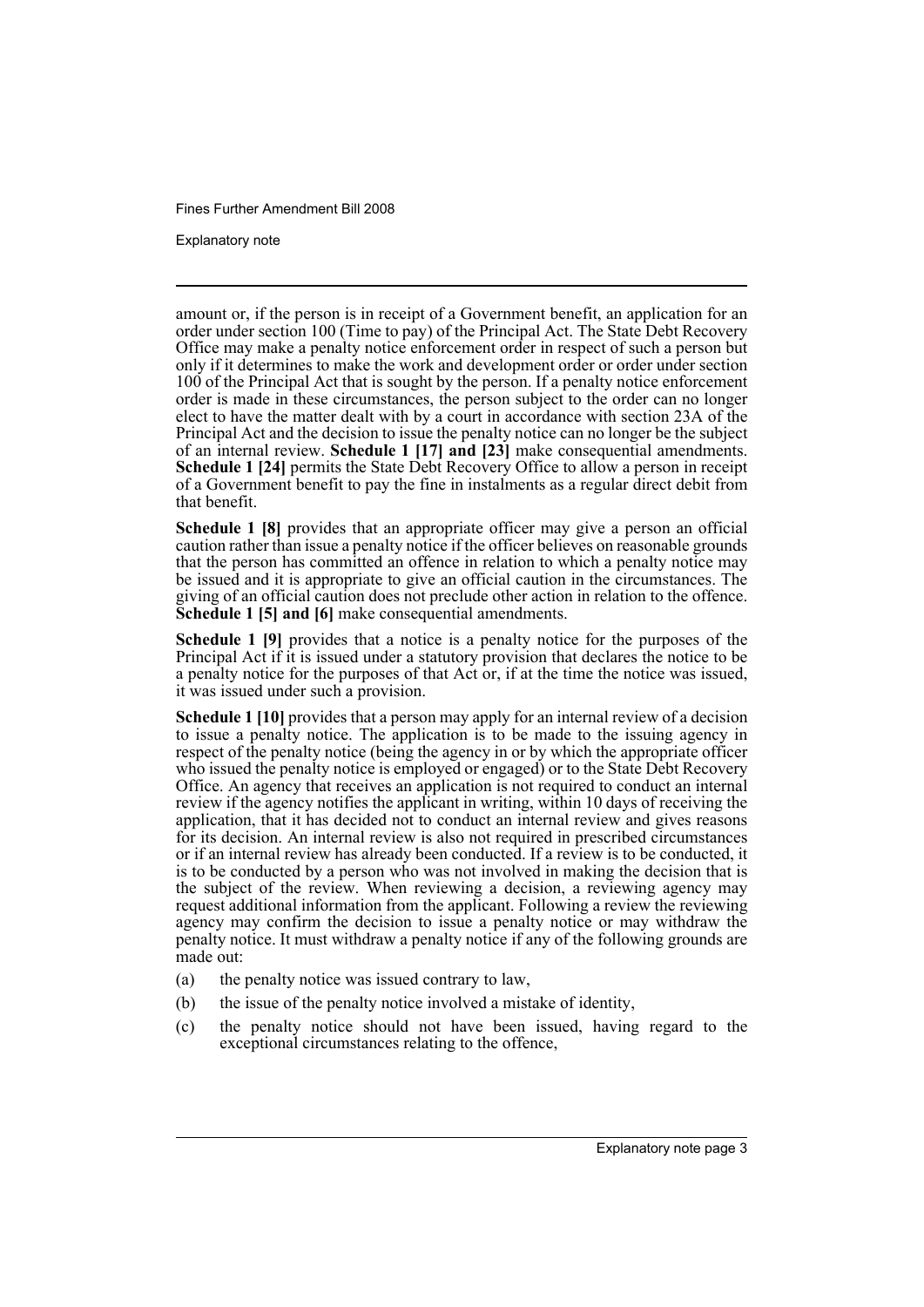Explanatory note

- (d) the person to whom the penalty notice was issued is unable, because the person has an intellectual disability, a mental illness, a cognitive impairment or is homeless:
	- (i) to understand that the person's conduct constituted an offence, or
	- (ii) to control such conduct,
- (e) an official caution should have been given instead of a penalty notice,
- (f) any other ground prescribed by the regulations.

A reviewing agency may, at its discretion, also decide to withdraw a penalty notice on any other ground. A reviewing agency is to notify the applicant in writing of the outcome of the review within 42 days of receipt of the application, or within 56 days if additional information has been requested. If a penalty notice is withdrawn, any penalty reminder notice is taken to be withdrawn and any amount paid under the notice is to be refunded. Also, any action taken by the Roads and Traffic Authority to record demerit points against the person, because of that payment, is to be reversed. When withdrawing a penalty notice, a reviewing agency may give an official caution in its place. The proposed amendments do not prevent an agency from conducting a review of a decision to issue a penalty notice, or to withdraw a penalty notice, on its own motion. If a reviewing agency withdraws a penalty notice on its own motion after the amount under the penalty notice has been paid, no person is liable to any further proceedings for the alleged offence. **Schedule 1 [7], [11]–[13],** [15] and [16] make consequential amendments.

**Schedule 1 [19]** provides that the State Debt Recovery Office, when proposing to annul a penalty notice enforcement order, is to seek a review of the decision to issue each penalty notice to which the penalty notice enforcement order applies if it has reason to suspect that the penalty notice should be withdrawn and no review of the decision to issue the penalty notice has been conducted. The review is to be conducted by the issuing agency. **Schedule 1 [18]** makes a consequential amendment.

**Schedule 1 [20]** permits the regulations to prescribe an amount to be taken to be part of a fine for the purposes of Part 4 (Fine enforcement action) of the Principal Act.

**Schedule 1 [22]** provides for the making of work and development orders. A work and development order is an order requiring a person to do any one or more of the following in order to satisfy a fine or part of a fine:

- (a) undertake unpaid work for, or on behalf of, an approved organisation (but only with the agreement of that organisation),
- (b) undergo medical or mental health treatment in accordance with a health practitioner's treatment plan,
- (c) undertake an educational, vocational or life skills course,
- (d) undergo financial or other counselling,
- (e) undergo drug or alcohol treatment,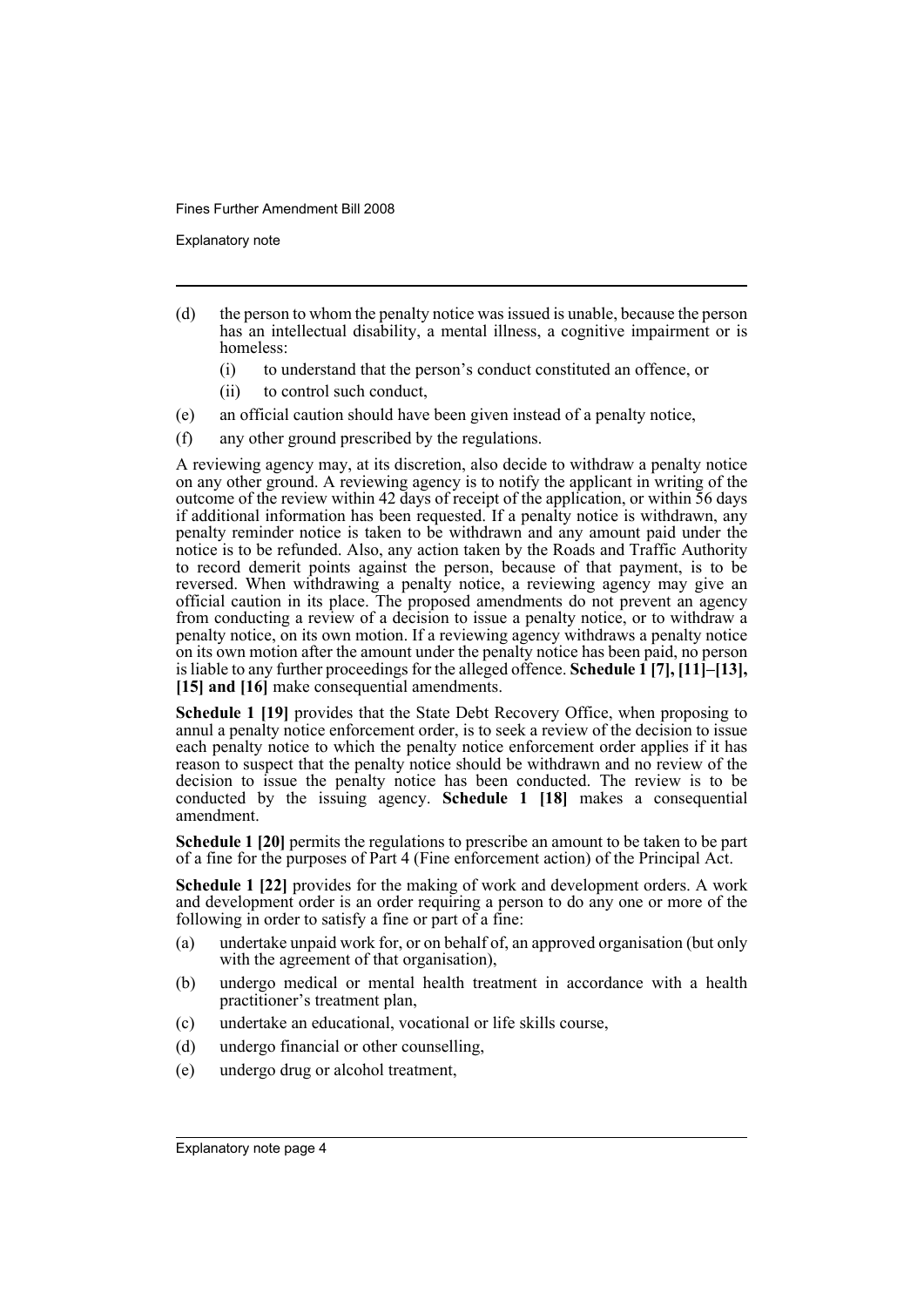Explanatory note

(f) if the person is under 25 years of age, undertake a mentoring program.

An application for an order may be made to the State Debt Recovery Office by or on behalf of a person who owes an amount under a fine and who has an intellectual disability, a mental illness or a cognitive impairment, is homeless or is experiencing acute economic hardship. The application must be supported by at least one approved person who will supervise the carrying out of the activities under the order. An approved person is a person or body approved by the Director-General of the Attorney General's Department or a medical practitioner, psychologist or nurse. If the State Debt Recovery Office determines to make an order, it is to make it in such terms as are agreed between it, the applicant and each approved person. No fine enforcement action is to be taken against a person while a work and development order is in force. The regulations may set a cap on the number of orders that may be made in a particular period. The State Debt Recovery Office may vary or revoke an order on the application of the person subject to the order, or on its own initiative if it is satisfied that the person has failed to comply with the order. The fine, or part of a fine, to which a work and development order relates is taken to be satisfied if the person complies with the order.

If a work and development order requires unpaid work to be carried out, the person performing the work, any person for whose benefit that work is performed, any person who directs or supervises the work and any person who owns or occupies the premises or land on which that work is performed are protected from civil liability in relation to that work. A person undertaking unpaid work under a work and development order is not considered to be employed by, or in a contract of services with, the Crown or any other person. The State Debt Recovery Office, when exercising its functions with respect to work and development orders, is to have regard to guidelines issued by the Attorney General in consultation with the Treasurer. **Schedule 1 [21], [29], [32] and [33]** make consequential amendments.

**Schedule 1 [25], [27] and [28]** extend the State Debt Recovery Office's power to write off an unpaid fine so that it may now write off only part of an unpaid fine.

**Schedule 1 [30] and [31]** permit the Hardship Review Board to review decisions of the State Debt Recovery Office with respect to work and development orders, orders under section 100 (Time to pay) of the Principal Act and the writing off of unpaid fines. On review, the Hardship Review Board may direct the State Debt Recovery Office to make, revoke or vary a work and development order or order under section 100 or to write off, in whole or in part, an unpaid fine.

**Schedule 1 [34] and [35]** permit the regulations to provide for the waiver, postponement or refund of any costs or fees payable under the Principal Act and to contain provisions of a savings or transitional nature consequent on the enactment of the proposed Act.

**Schedule 1 [36]** inserts a number of savings and transitional provisions into the Principal Act. These provide that internal reviews, work and development orders and the partial write-off of fines extend to penalty notices issued and amounts owing before the commencement of the amendments made by the proposed Act.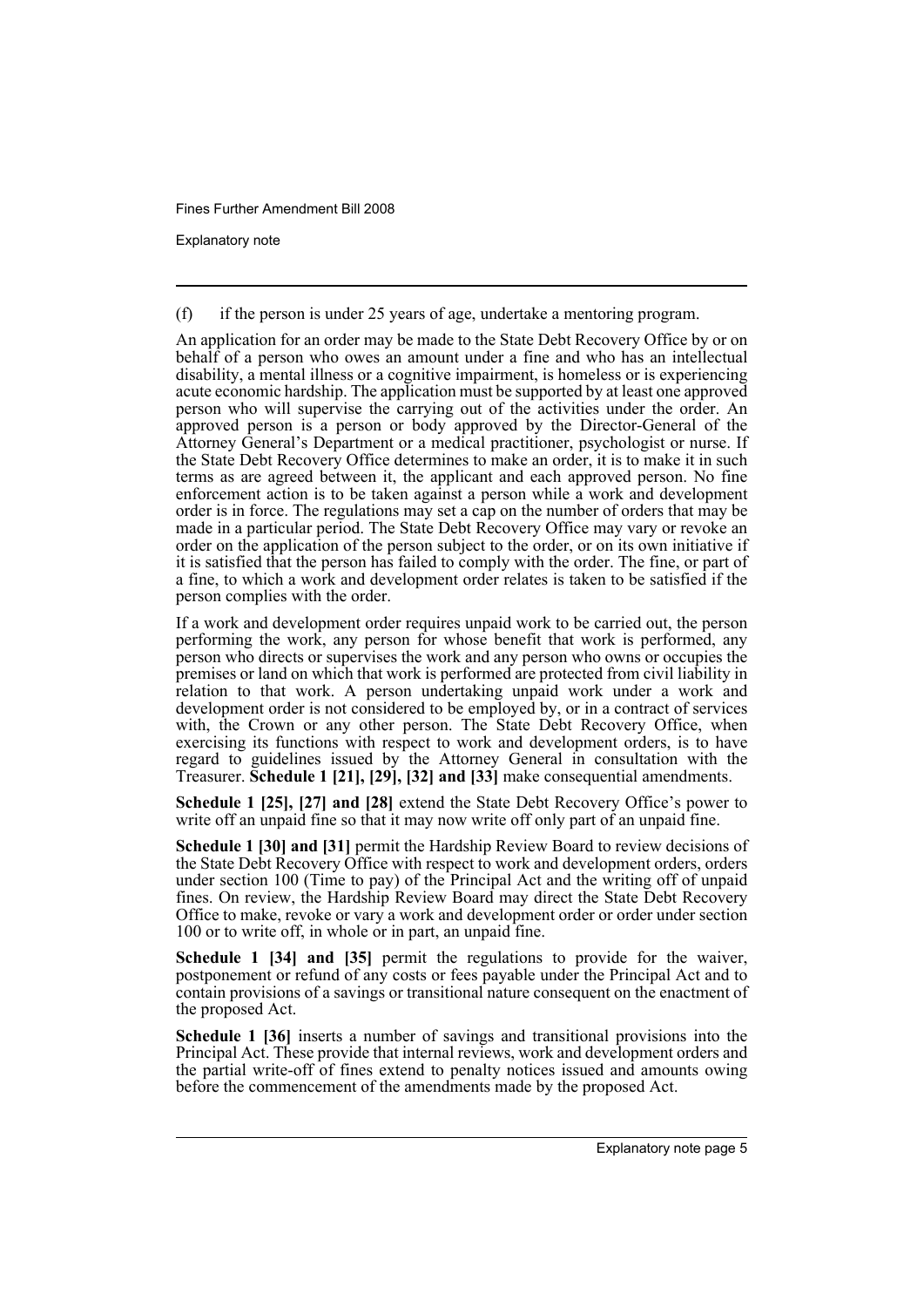Explanatory note

**Schedule 1 [2] and [26]** make amendments in the nature of statute law revision.

# **Schedule 2 Amendment of other Acts and Regulations**

## **Crimes (Administration of Sentences) Act 1999 No 93**

**Schedule 2.1** amends the *Crimes (Administration of Sentences) Act 1999* to permit information obtained in the administration of that Act to be disclosed to the State Debt Recovery Office in connection with the administration or execution of the *Fines Act 1996*.

# **Fines Regulation 2005**

**Schedule 2.2** [4] provides that no fee is payable for the making of a court fine enforcement order or penalty notice enforcement order under section 14 (1A) or 42 (1AA) of the *Fines Act 1996*.

**Schedule 2.2 [6]** provides the State Debt Recovery Office with the power to waive, postpone or refund enforcement fees or application fees for the annulment of penalty notice enforcement orders. **Schedule 2.2 [5]** makes a consequential amendment.

**Schedule 2.2 [8]** provides that an application fee that is postponed in relation to a penalty notice enforcement order is prescribed as a fine unless the order is annulled and the fee is payable as part of the fine to which the order relates.

**Schedule 2.2 [9]** provides for a 2 year trial period for work and development orders and provides that the maximum number of orders that may be made during that period is 2,000.

**Schedule 2.2 [1]–[3] and [7]** make amendments in the nature of statute law revision.

# **Road Transport (Driver Licensing) Act 1998 No 99**

Section 25A of the *Road Transport (Driver Licensing) Act 1998* contains a number of offences in relation to a person driving a motor vehicle or applying for a driver licence while the person's driver licence is cancelled or suspended. The provisions do not make any distinction as to whether the person's driver licence was cancelled or suspended under the *Fines Act 1996* or otherwise, such as in relation to a traffic offence. Under the *Road Transport (General) Act 2005*, an offence under section 25A of the *Road Transport (Driver Licensing) Act 1998* is a relevant offence for the purpose of declaring a person to be an habitual traffic offender. A person is declared to be an habitual traffic offender if a court in this State convicts the person of a relevant offence and the person has, in the period of 5 years before the conviction, also been convicted of at least 2 other relevant offences committed on different occasions. Such a declaration leads to a person being disqualified from holding a driver licence for a period of 5 years or such longer period as the court may impose.

**Schedule 2.3 [3]** amends section 25A of the *Road Transport (Driver Licensing) Act 1998* to create new offences that mirror the existing offences. The new offences apply in circumstances where a person's driver licence is cancelled or suspended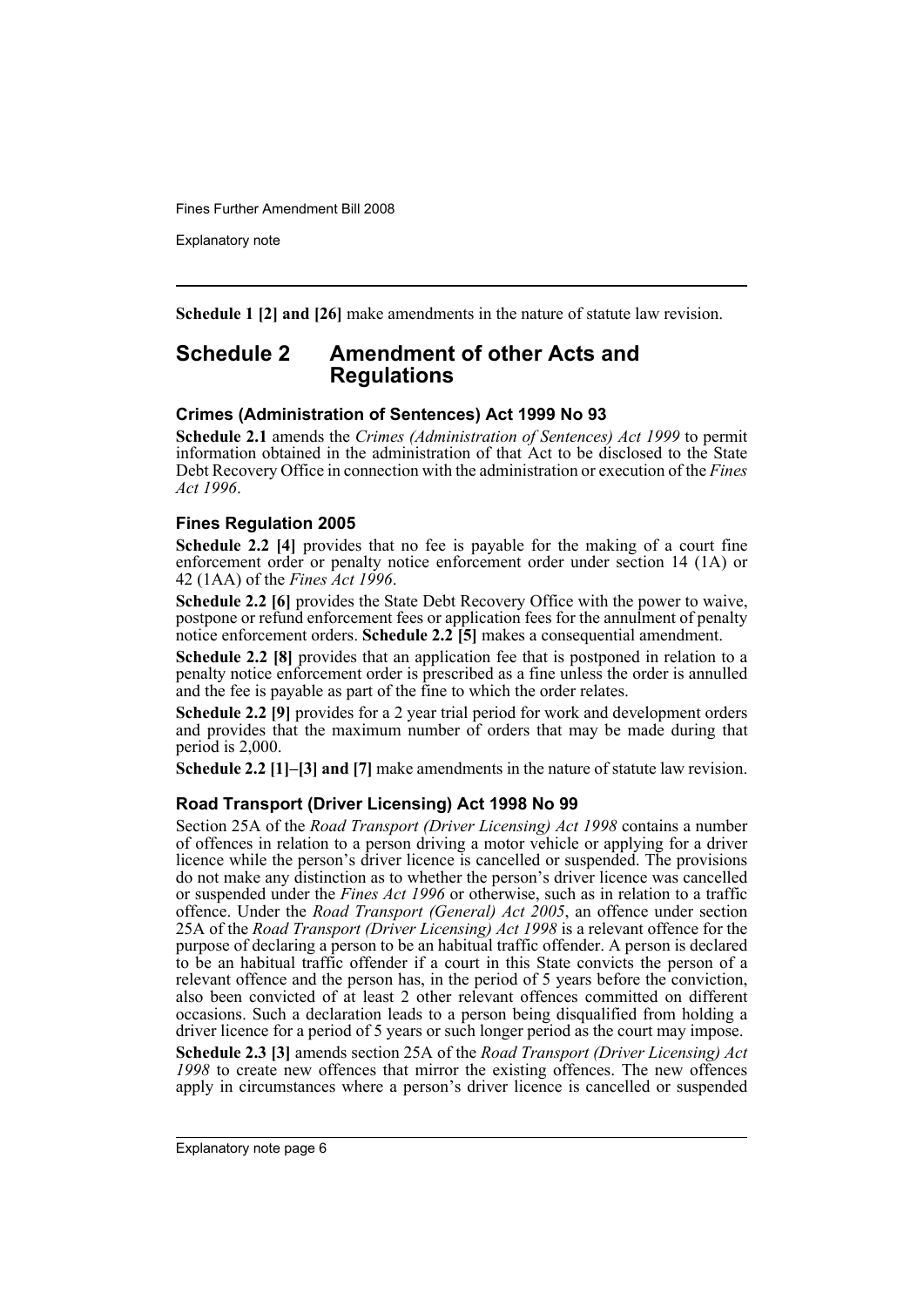Explanatory note

under section 66 of the *Fines Act 1996* and the existing offences continue to apply in all other cases. The new offences are not relevant offences for the purposes of declaring a person to be an habitual traffic offender. The penalties are the same for the new offences. However, **Schedule 2.3 [7]** provides for a relevant disqualification period of 3 months for a first offence under the new offences, rather than 12 months as is currently the case. The relevant disqualification period for a second or subsequent offence remains the same (2 years). **Schedule 2.3 [1], [2] and [4]–[6]** make consequential amendments.

**Schedule 2.3 [8]** permits the regulations to contain provisions of a savings and transitional nature consequent on the enactment of the proposed Act.

**Schedule 2.3 [9]** inserts a savings and transitional provision into the *Road Transport (Driver Licensing) Act 1998* that provides that the amendments made to section 25A by the proposed Act do not apply to or in respect of an offence alleged to have been committed before the commencement of those amendments.

## **Road Transport (Driver Licensing) Regulation 2008**

**Schedule 2.4** amends the *Road Transport (Driver Licensing) Regulation 2008* consequential on the amendments made by Schedule 2.3 to the proposed Act.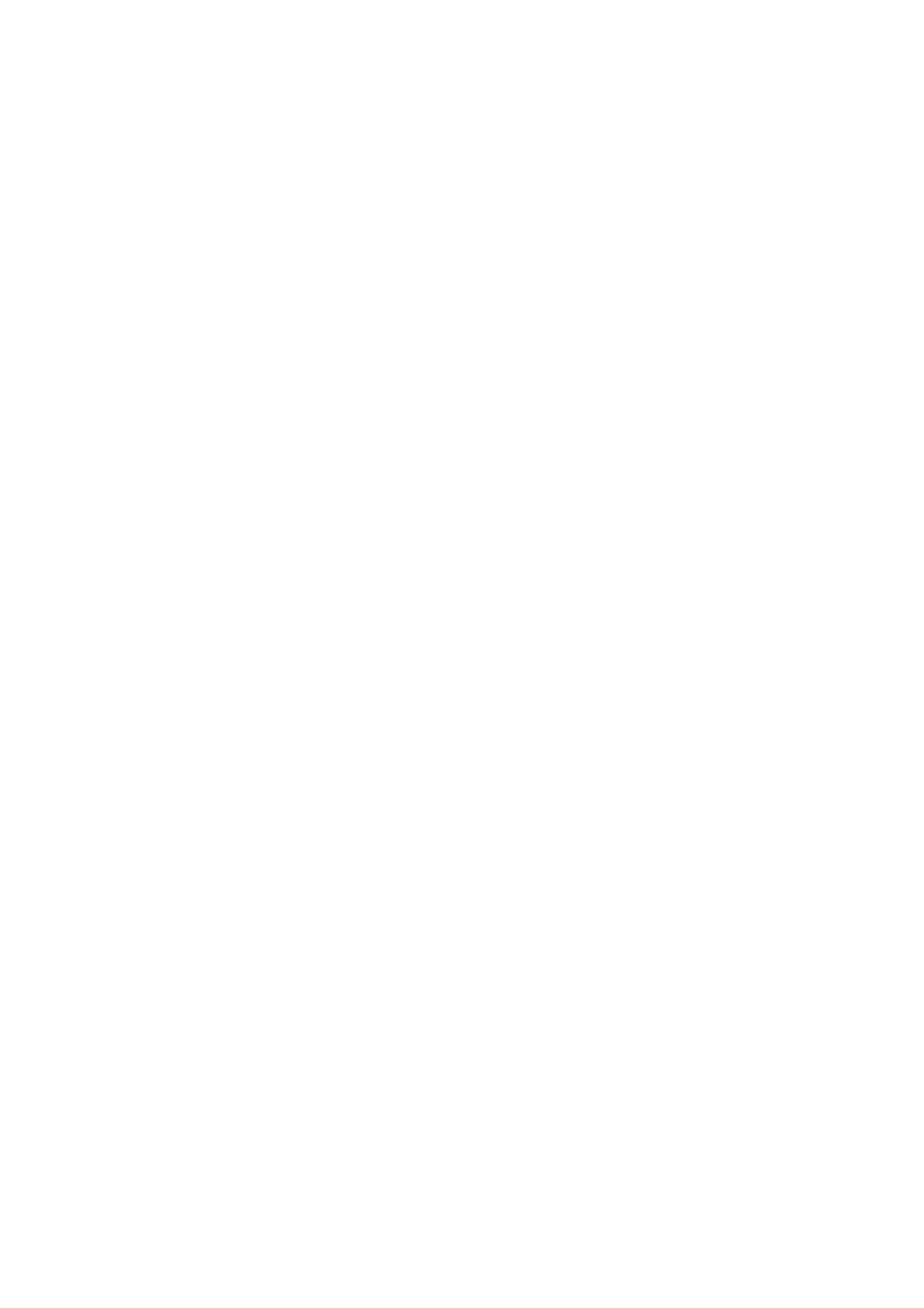First print



New South Wales

# **Fines Further Amendment Bill 2008**

# **Contents**

|   |                                                    | Page |
|---|----------------------------------------------------|------|
|   | Name of Act                                        |      |
|   | Commencement                                       |      |
|   | Amendment of Fines Act 1996 No 99                  |      |
| 4 | Amendment of other Acts and Regulations            |      |
| 5 | Repeal of Act                                      |      |
|   | Schedule 1 Amendment of Fines Act 1996             |      |
|   | Schedule 2 Amendment of other Acts and Regulations | 20   |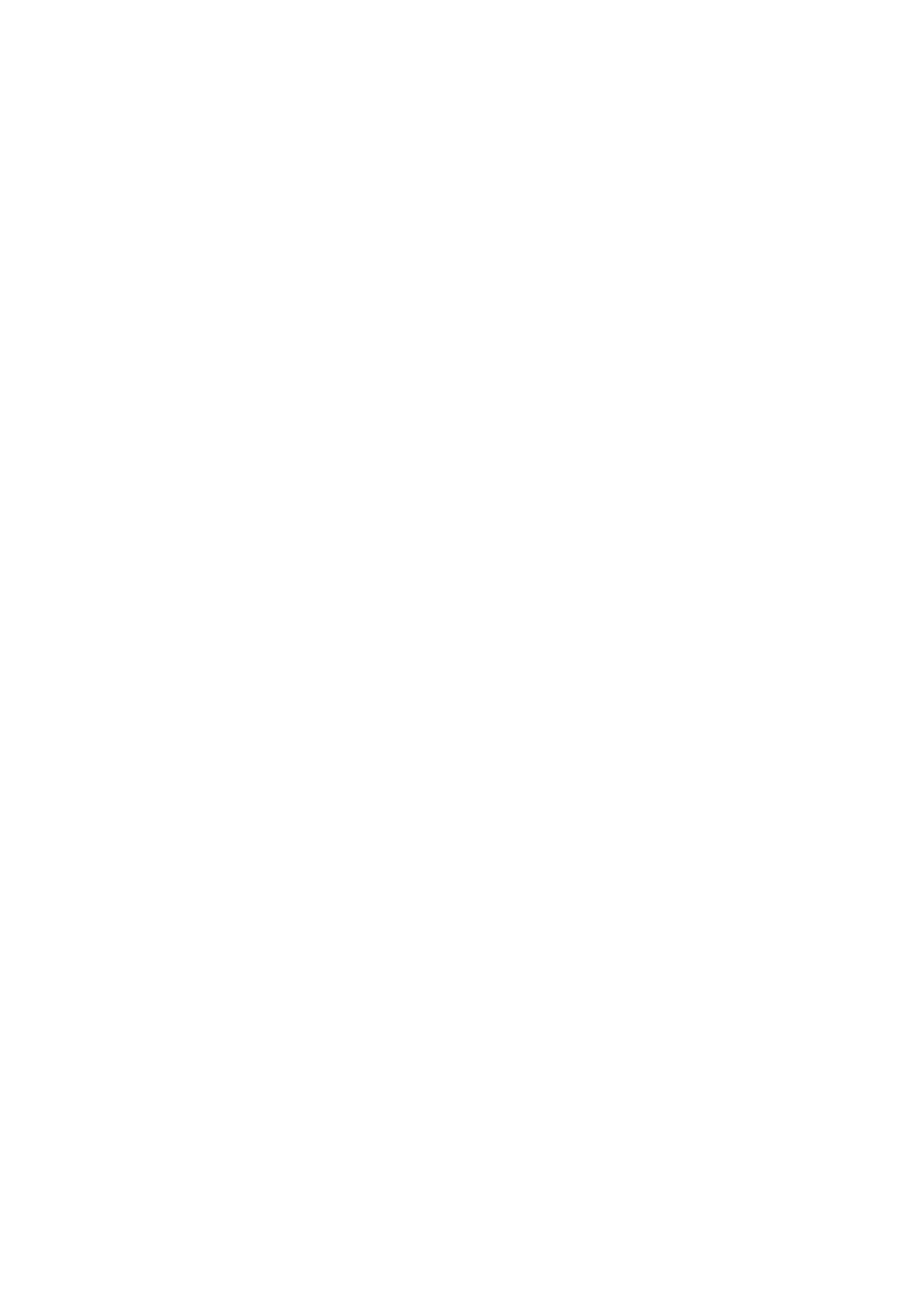

New South Wales

# **Fines Further Amendment Bill 2008**

No , 2008

# **A Bill for**

An Act to amend the *Fines Act 1996* and other laws to make provision with respect to fines and their enforcement; and for other purposes.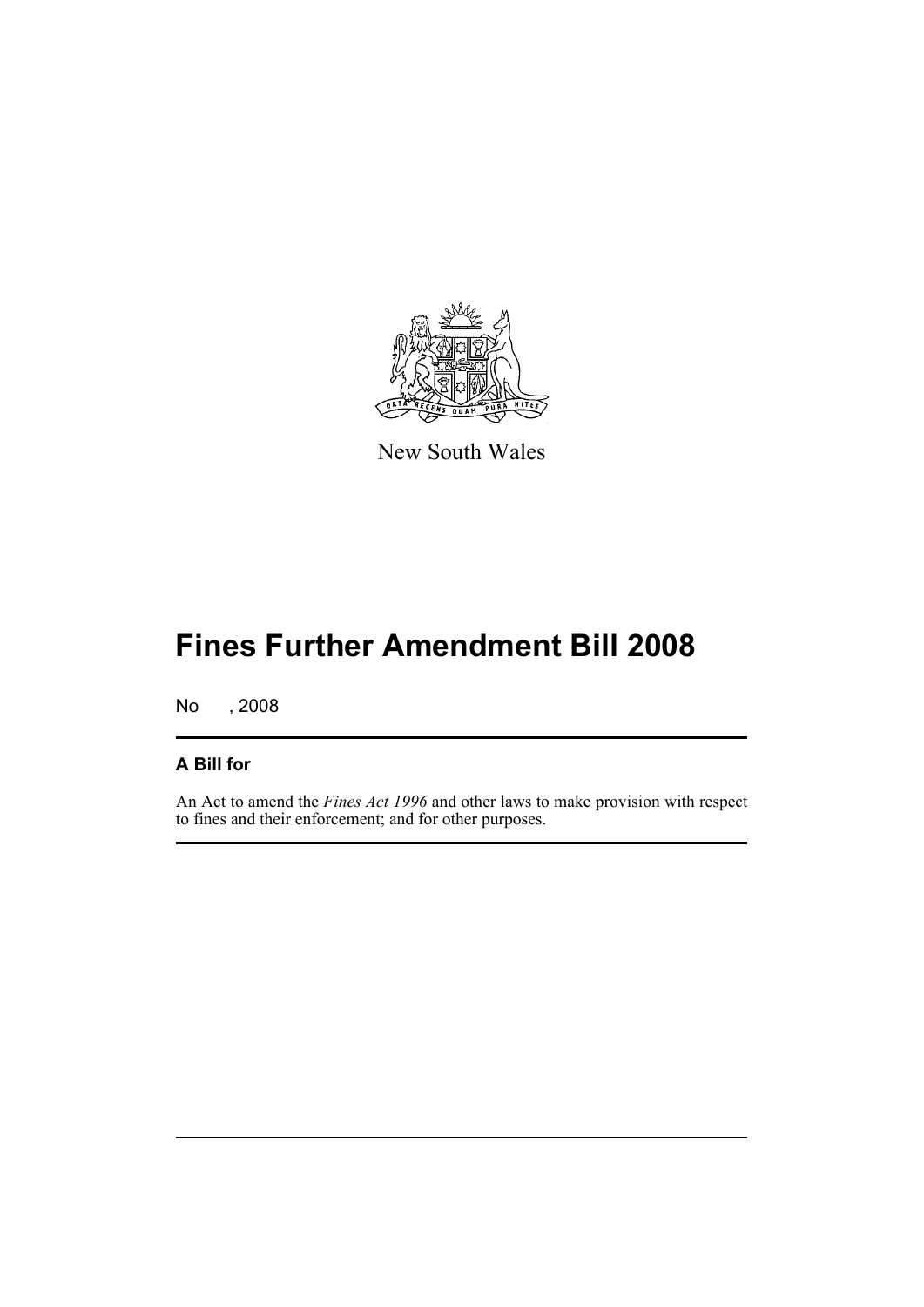<span id="page-11-4"></span><span id="page-11-3"></span><span id="page-11-2"></span><span id="page-11-1"></span><span id="page-11-0"></span>

|              |     | The Legislature of New South Wales enacts:                                                                                                                                                                                                                                                                                          | 1                 |
|--------------|-----|-------------------------------------------------------------------------------------------------------------------------------------------------------------------------------------------------------------------------------------------------------------------------------------------------------------------------------------|-------------------|
| 1            |     | Name of Act                                                                                                                                                                                                                                                                                                                         | $\overline{2}$    |
|              |     | This Act is the <i>Fines Further Amendment Act 2008</i> .                                                                                                                                                                                                                                                                           | 3                 |
| $\mathbf{2}$ |     | Commencement                                                                                                                                                                                                                                                                                                                        | 4                 |
|              | (1) | This Act commences on a day or days to be appointed by proclamation,<br>except as provided by subsection (2).                                                                                                                                                                                                                       | 5<br>6            |
|              | (2) | Sections 1–5 and Schedules 1 [2], [9], [20], [24]–[28], [30] (except to<br>the extent that it inserts section $101\overline{B(1)}(a)$ , $\overline{31}$ (except to the extent<br>that it inserts section 101B (6) (a)) and $[34]$ – $[36]$ , 2.1 and 2.2 $[1]$ – $[3]$<br>and $[5]-[8]$ commence on the date of assent to this Act. | 7<br>8<br>9<br>10 |
| 3            |     | Amendment of Fines Act 1996 No 99                                                                                                                                                                                                                                                                                                   | 11                |
|              |     | The <i>Fines Act 1996</i> is amended as set out in Schedule 1.                                                                                                                                                                                                                                                                      | 12                |
| 4            |     | <b>Amendment of other Acts and Regulations</b>                                                                                                                                                                                                                                                                                      | 13                |
|              |     | Each Act and Regulation specified in Schedule 2 is amended as set out<br>in that Schedule.                                                                                                                                                                                                                                          | 14<br>15          |
| 5            |     | <b>Repeal of Act</b>                                                                                                                                                                                                                                                                                                                | 16                |
|              | (1) | This Act is repealed on the day following the day on which all of the<br>provisions of this Act have commenced.                                                                                                                                                                                                                     | 17<br>18          |
|              | (2) | The repeal of this Act does not, because of the operation of section 30<br>of the <i>Interpretation Act 1987</i> , affect any amendment made by this Act.                                                                                                                                                                           | 19<br>20          |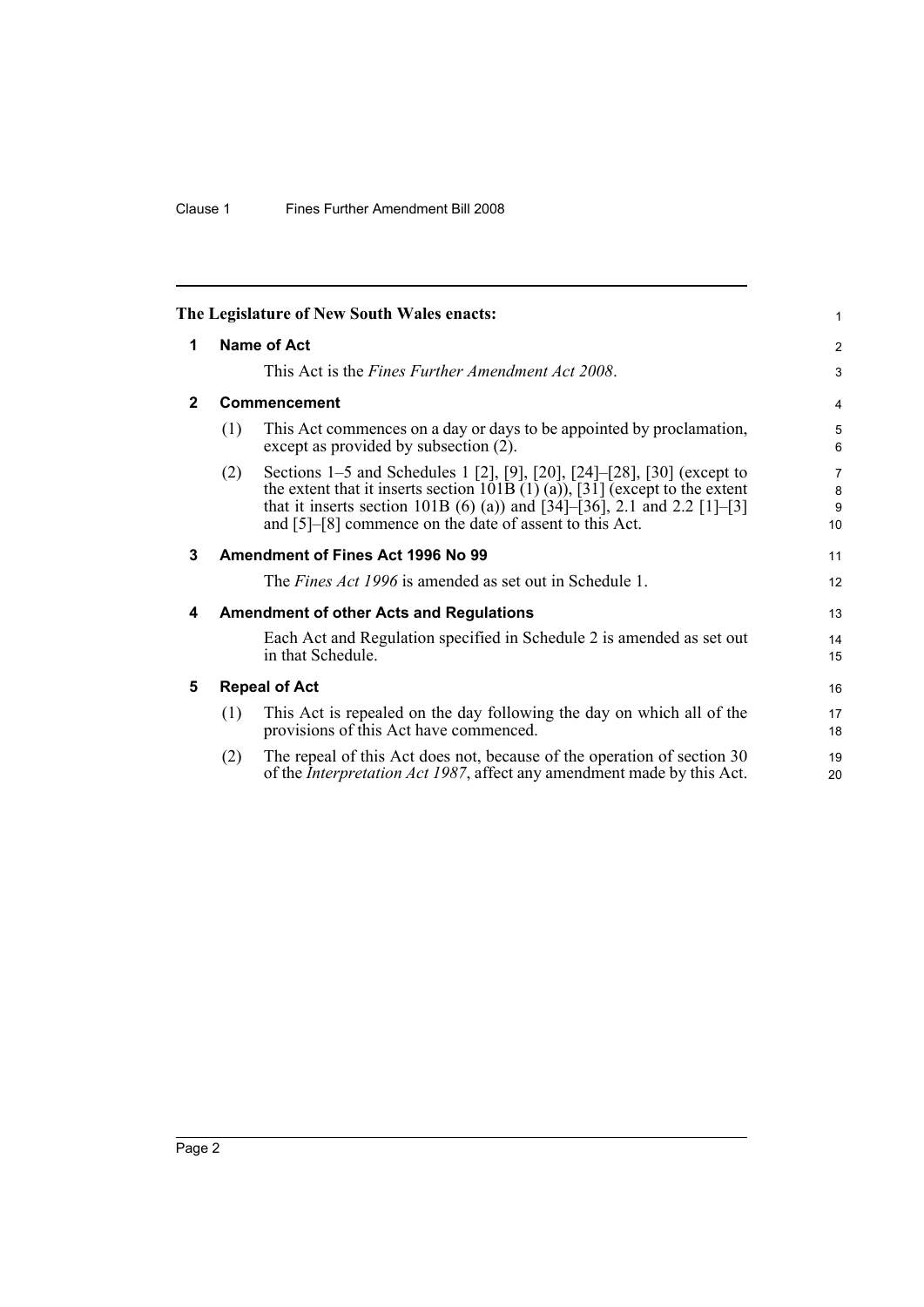Amendment of Fines Act 1996 Schedule 1

<span id="page-12-0"></span>

| <b>Schedule 1</b> |                              | <b>Amendment of Fines Act 1996</b> |                                                                                                                                                                                                             |                                         |
|-------------------|------------------------------|------------------------------------|-------------------------------------------------------------------------------------------------------------------------------------------------------------------------------------------------------------|-----------------------------------------|
|                   |                              |                                    | (Section 3)                                                                                                                                                                                                 | $\overline{2}$                          |
| [1]               | <b>Section 3 Definitions</b> |                                    |                                                                                                                                                                                                             | 3                                       |
|                   |                              |                                    | Insert in alphabetical order in section $3(1)$ :                                                                                                                                                            | 4                                       |
|                   |                              | engaged.                           | <i>issuing agency</i> , in relation to a penalty notice or official caution,<br>means the agency in or by which the appropriate officer who<br>issued the penalty notice or gave the caution is employed or | $\,$ 5 $\,$<br>6<br>$\overline{7}$<br>8 |
|                   |                              |                                    | <i>penalty notice offence—see section 19A.</i>                                                                                                                                                              | 9                                       |
|                   |                              |                                    | <i>person in receipt of a Government benefit means:</i>                                                                                                                                                     | 10 <sup>1</sup>                         |
|                   |                              | (a)                                | a person in receipt of a pension or other benefit paid by the<br>Commonwealth being a pension or benefit of a kind<br>approved by the State Debt Recovery Office, or                                        | 11<br>12 <sup>2</sup><br>13             |
|                   |                              | (b)                                | a person belonging to a class of persons prescribed by the<br>regulations.                                                                                                                                  | 14<br>15                                |
|                   |                              |                                    | <i>reviewing agency</i> , in relation to a penalty notice, means the State<br>Debt Recovery Office or the issuing agency.                                                                                   | 16<br>17                                |
|                   |                              |                                    | work and development order-see section 99A.                                                                                                                                                                 | 18                                      |
| [2]               |                              |                                    | Section 4 Meaning of "fine"                                                                                                                                                                                 | 19                                      |
|                   |                              |                                    | Omit section 4 (2). Insert instead:                                                                                                                                                                         | 20                                      |
|                   | (2)                          |                                    | However, a <i>fine</i> does not include any amount of a kind excluded<br>by the regulations.                                                                                                                | 21<br>22                                |
| [3]               |                              |                                    | Section 13 Referral for a court fine enforcement order                                                                                                                                                      | 23                                      |
|                   |                              |                                    | Omit "if the fine has not been paid by the due date." from section 13 (1).                                                                                                                                  | 24                                      |
|                   | Insert instead:              |                                    |                                                                                                                                                                                                             | 25                                      |
|                   |                              | if:                                |                                                                                                                                                                                                             | 26                                      |
|                   |                              | (a)                                | the fine has not been paid by the due date, or                                                                                                                                                              | 27                                      |
|                   |                              | (b)                                | the person is in receipt of a Government benefit and is<br>seeking an order under section 100 (Time to pay) in<br>relation to the fine, or                                                                  | 28<br>29<br>30                          |
|                   |                              | (c)                                | the person is seeking a work and development order in<br>relation to the fine.                                                                                                                              | 31<br>32                                |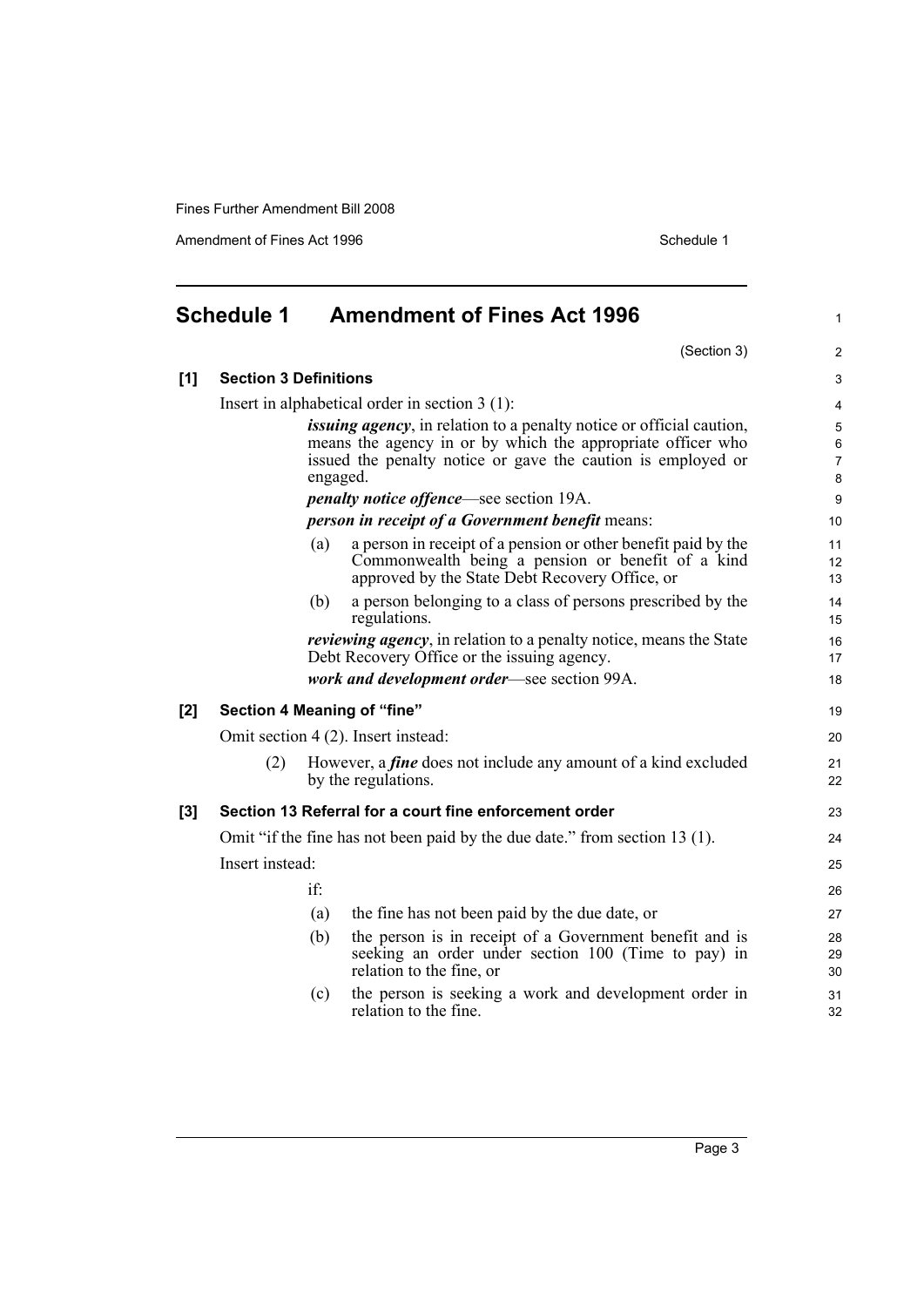Schedule 1 Amendment of Fines Act 1996

# **[4] Section 14 When an order may be made**

|     | Insert after section $14(1)$ : |      |                                                                                                                                                                                                                                                      |                                |  |
|-----|--------------------------------|------|------------------------------------------------------------------------------------------------------------------------------------------------------------------------------------------------------------------------------------------------------|--------------------------------|--|
|     | (1A)                           |      | Despite subsection $(1)$ , a court fine enforcement order may also<br>be made if a court has imposed a fine on a person and:                                                                                                                         | $\ensuremath{\mathsf{3}}$<br>4 |  |
|     |                                | (a)  | the person is in receipt of a Government benefit and is<br>seeking an order under section 100 (Time to pay) in<br>relation to the fine, or                                                                                                           | 5<br>6<br>7                    |  |
|     |                                | (b)  | the person is seeking a work and development order in<br>relation to the fine.                                                                                                                                                                       | 8<br>9                         |  |
|     | (1B)                           |      | The State Debt Recovery Office must not make a court fine<br>enforcement order under subsection (1A) unless it determines to<br>make the order under section 100, or the work and development<br>order, sought by the person.                        | 10<br>11<br>12<br>13           |  |
|     | (1C)                           |      | If the State Debt Recovery Office does not make a court fine<br>enforcement order in respect of a matter referred to it by a<br>registrar under section 13 (1) (b) or (c), it is to refer the matter<br>back to the registrar.                       | 14<br>15<br>16<br>17           |  |
| [5] |                                |      | Section 19 Summary of penalty notice procedure                                                                                                                                                                                                       | 18                             |  |
|     |                                |      | Insert after section 19 $(1)$ $(a)$ :                                                                                                                                                                                                                | 19                             |  |
|     |                                | (a1) | Determine whether to give official caution rather than<br>penalty notice                                                                                                                                                                             | 20<br>21                       |  |
|     |                                |      | The appropriate officer determines whether to issue a<br>penalty notice or whether an official caution would be<br>more appropriate (see Division 1A).                                                                                               | 22<br>23<br>24                 |  |
| [6] | Section 19 (1) (b)             |      |                                                                                                                                                                                                                                                      | 25                             |  |
|     | Omit "A penalty".              |      |                                                                                                                                                                                                                                                      | 26                             |  |
|     | caution, a penalty".           |      | Insert instead "If it is determined that it is not appropriate to give an official                                                                                                                                                                   | 27<br>28                       |  |
| [7] | Section 19 (1) (b1)            |      |                                                                                                                                                                                                                                                      | 29                             |  |
|     |                                |      | Insert after section $19(1)(b)$ :                                                                                                                                                                                                                    | 30                             |  |
|     |                                | (b1) | <b>Internal review</b>                                                                                                                                                                                                                               | 31                             |  |
|     |                                |      | A reviewing agency may conduct a review of the decision<br>to issue the penalty notice. If a review is conducted, the<br>agency may withdraw the penalty notice or confirm the<br>decision and issue a penalty reminder notice (see<br>Division 2A). | 32<br>33<br>34<br>35<br>36     |  |

1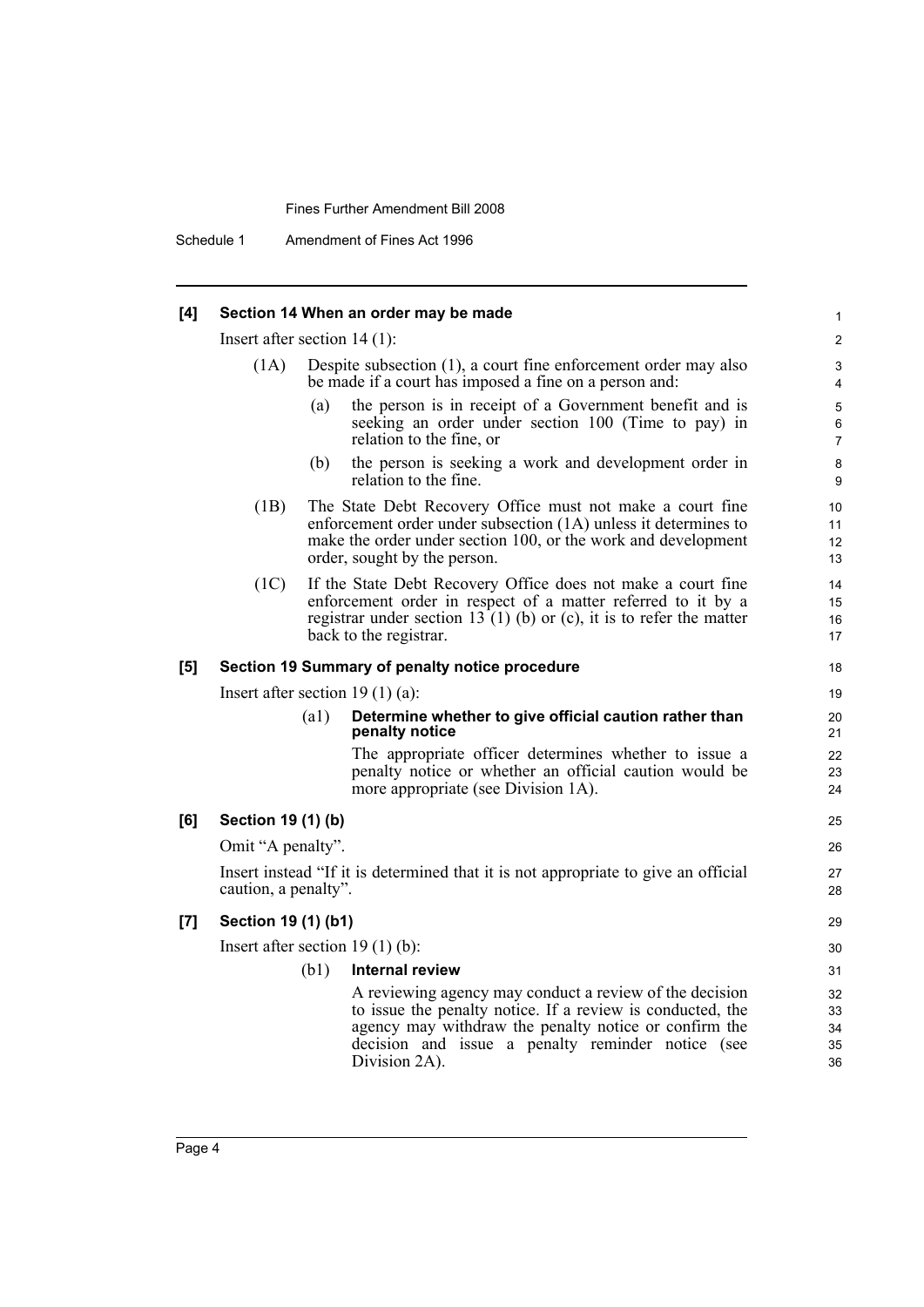Amendment of Fines Act 1996 Schedule 1

| [8] |     |                    | Part 3, Division 1A<br>Insert after Division 1: |                                                                                                                                                                                                                                              | $\mathbf{1}$<br>2        |
|-----|-----|--------------------|-------------------------------------------------|----------------------------------------------------------------------------------------------------------------------------------------------------------------------------------------------------------------------------------------------|--------------------------|
|     |     | <b>Division 1A</b> |                                                 | <b>Official cautions</b>                                                                                                                                                                                                                     | 3                        |
|     | 19A |                    |                                                 | Appropriate officer may give official caution                                                                                                                                                                                                | 4                        |
|     |     | (1)                | believes:                                       | An appropriate officer may give a person an official caution<br>instead of issuing a penalty notice if the appropriate officer                                                                                                               | 5<br>6<br>$\overline{7}$ |
|     |     |                    | (a)                                             | on reasonable grounds that the person has committed an<br>offence under a statutory provision for which a penalty<br>notice may be issued (a <i>penalty notice offence</i> ), and                                                            | 8<br>9<br>10             |
|     |     |                    | (b)                                             | that it is appropriate to give an official caution in the<br>circumstances.                                                                                                                                                                  | 11<br>12                 |
|     |     | (2)                |                                                 | In making a decision under subsection $(1)$ , an appropriate officer<br>(other than a police officer) must have regard to the applicable<br>guidelines relating to the giving of official cautions in respect of<br>penalty notice offences. | 13<br>14<br>15<br>16     |
|     |     | (3)                |                                                 | In this section:                                                                                                                                                                                                                             | 17                       |
|     |     |                    |                                                 | <i>guidelines</i> means guidelines:                                                                                                                                                                                                          | 18                       |
|     |     |                    | (a)                                             | issued by the Attorney General that are published in the<br>Gazette and made available on the internet site of the State<br>Debt Recovery Office, or                                                                                         | 19<br>20<br>21           |
|     |     |                    | (b)                                             | issued by the relevant issuing agency that are consistent<br>with the guidelines issued by the Attorney General.                                                                                                                             | 22<br>23                 |
|     | 19B |                    |                                                 | Official caution does not affect other powers                                                                                                                                                                                                | 24                       |
|     |     |                    |                                                 | An official caution in relation to a penalty notice offence does not<br>affect the power of an appropriate officer or issuing agency to:                                                                                                     | 25<br>26                 |
|     |     |                    | (a)                                             | commence proceedings against the person to whom the<br>official caution was given, or                                                                                                                                                        | 27<br>28                 |
|     |     |                    | (b)                                             | issue a penalty notice in relation to the offence, or                                                                                                                                                                                        | 29                       |
|     |     |                    | (c)                                             | take no further action, or                                                                                                                                                                                                                   | 30                       |
|     |     |                    | (d)                                             | take any other specified action permitted under this Act or<br>the Act that establishes the penalty notice offence.                                                                                                                          | 31<br>32                 |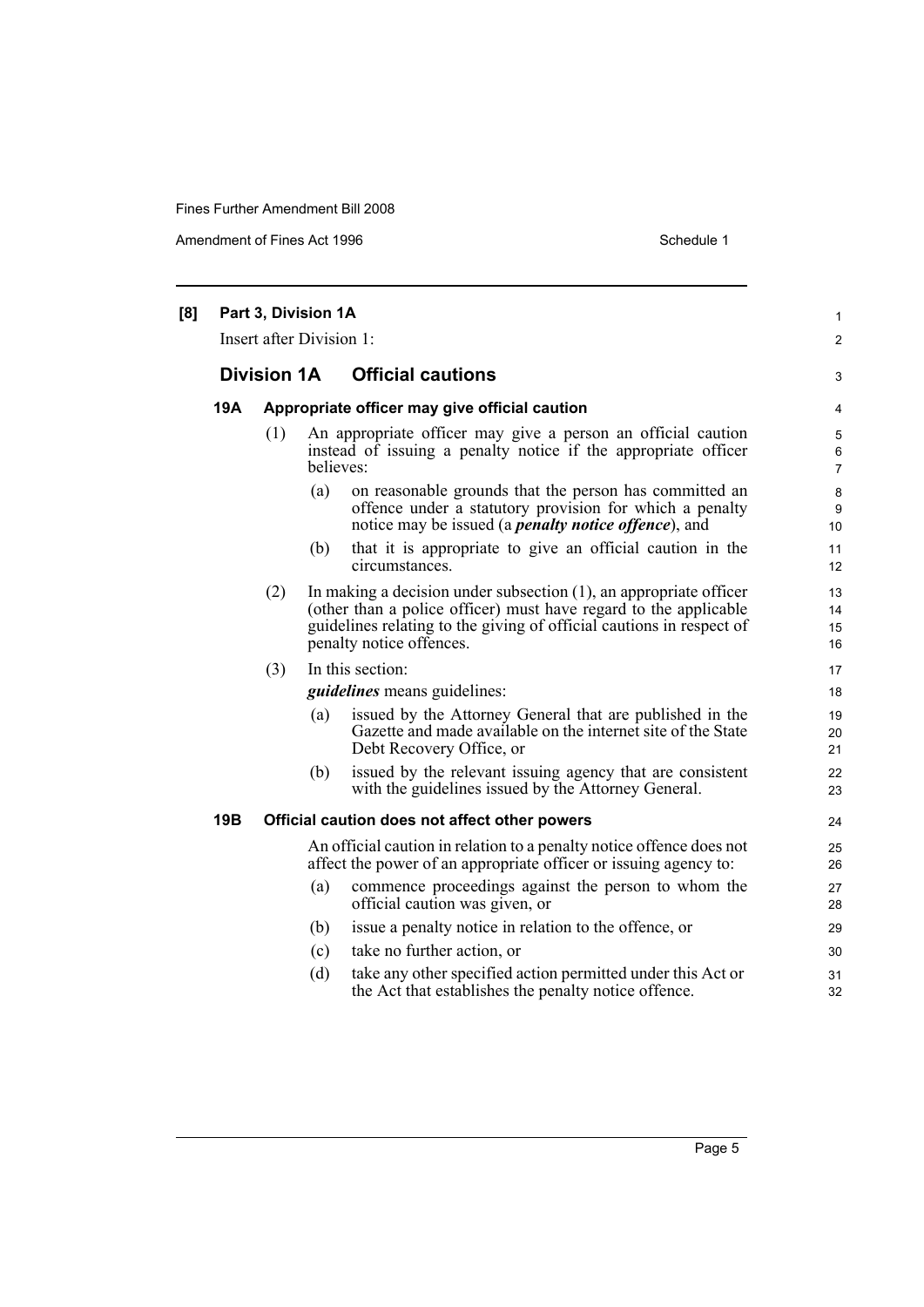Schedule 1 Amendment of Fines Act 1996

| [9]    |     |                    |                          | Section 20 What is a penalty notice?                                                                                                                                                                                                                                 | 1                    |
|--------|-----|--------------------|--------------------------|----------------------------------------------------------------------------------------------------------------------------------------------------------------------------------------------------------------------------------------------------------------------|----------------------|
|        |     |                    |                          | Omit section 20 $(2)$ $(c)$ . Insert instead:                                                                                                                                                                                                                        | $\overline{2}$       |
|        |     |                    | (c)                      | a notice issued under a statutory provision that declares the<br>notice to be a penalty notice for the purposes of this Act, or                                                                                                                                      | 3<br>$\overline{4}$  |
|        |     |                    | (d)                      | a notice that, at the time it was issued, was issued under a<br>statutory provision referred to in paragraph $(a)$ , $(b)$ or $(c)$ .                                                                                                                                | 5<br>6               |
| $[10]$ |     |                    | Part 3, Division 2A      |                                                                                                                                                                                                                                                                      | 7                    |
|        |     |                    | Insert after Division 2: |                                                                                                                                                                                                                                                                      | 8                    |
|        |     | <b>Division 2A</b> |                          | <b>Internal review</b>                                                                                                                                                                                                                                               | 9                    |
|        | 24A |                    |                          | Application for review of penalty notice                                                                                                                                                                                                                             | 10                   |
|        |     | (1)                | person.                  | An application may be made by or on behalf of any person for a<br>review of the decision to issue a penalty notice in respect of the                                                                                                                                 | 11<br>12<br>13       |
|        |     | (2)                |                          | An application for a review:                                                                                                                                                                                                                                         | 14                   |
|        |     |                    | (a)                      | is to be made in writing to the issuing agency for the<br>penalty notice or to the State Debt Recovery Office (if the<br>fine under the penalty notice is payable to the State Debt<br>Recovery Office), and                                                         | 15<br>16<br>17<br>18 |
|        |     |                    | (b)                      | is to include the mailing address of the applicant and the<br>grounds on which the review is sought (including<br>supporting evidence).                                                                                                                              | 19<br>20<br>21       |
|        |     | (3)                |                          | An application for a review may be made at any time up until the<br>due date specified in the penalty reminder notice for payment in<br>relation to the offence concerned even if the whole or part of the<br>amount payable under the penalty notice has been paid. | 22<br>23<br>24<br>25 |
|        |     | (4)                |                          | The regulations may make provision for or with respect to<br>applications under this section.                                                                                                                                                                        | 26<br>27             |
|        | 24B |                    |                          | Circumstances when agency is not required to conduct a review                                                                                                                                                                                                        | 28                   |
|        |     | (1)                |                          | An agency that receives an application for a review of a decision<br>to issue a penalty notice is not required to conduct a review of the<br>decision under this Division in any of the following<br>circumstances:                                                  | 29<br>30<br>31<br>32 |
|        |     |                    | (a)                      | the agency notifies the applicant in writing, within 10 days<br>after receiving the application, that it has decided not to<br>conduct a review under this Division and gives reasons for<br>its decision,                                                           | 33<br>34<br>35<br>36 |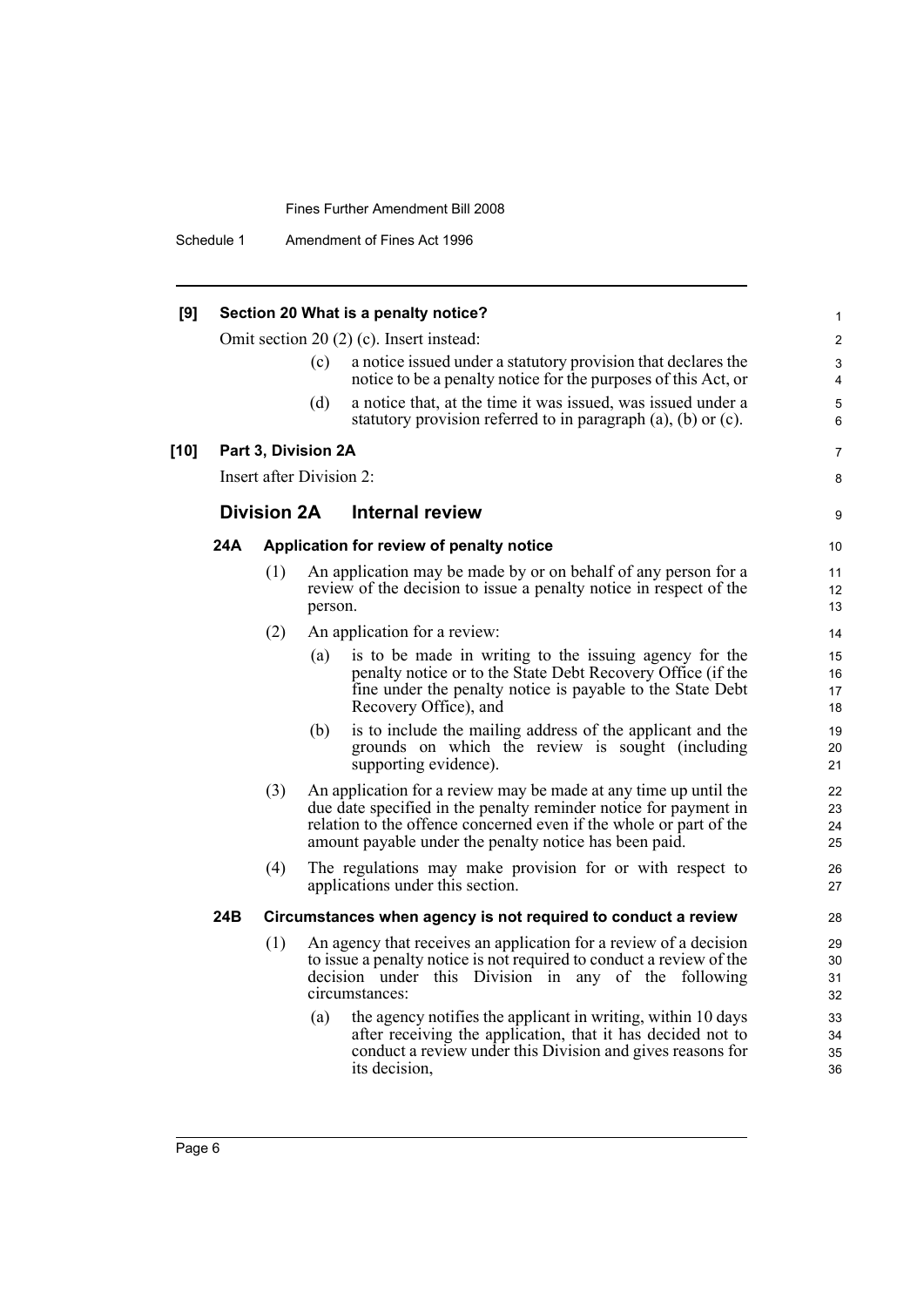Amendment of Fines Act 1996 Schedule 1

- (b) a review of the decision has already been conducted under this Division,
- (c) such other circumstances as may be prescribed by the regulations.
- (2) An agency that decides not to conduct a review may take such other action as it sees fit, including withdrawing the penalty notice to which an application relates.

### **24C Review by reviewing agency**

- (1) Except as provided by section 24B, an agency that receives an application for review under this Division must conduct a review in accordance with this Division.
- (2) The reviewing agency is to ensure that a review under this Division is conducted by a person who was not involved in making the decision that is the subject of the review.

### **24D Request for additional information**

- (1) When conducting a review under this Division, a reviewing agency may request, in writing, additional information from the applicant.
- (2) The additional information must be provided by the applicant to the reviewing agency within 14 days of the request.
- (3) If the information is not provided within the time specified, the review may be conducted without that information.

## **24E Outcome of review**

- (1) After reviewing a decision under this Division, a reviewing agency may confirm the decision to issue a penalty notice or may withdraw the penalty notice.
- (2) A reviewing agency must withdraw a penalty notice if it finds any of the following grounds to be made out:
	- (a) the penalty notice was issued contrary to law,
	- (b) the issue of the penalty notice involved a mistake of identity,
	- (c) the penalty notice should not have been issued, having regard to the exceptional circumstances relating to the offence,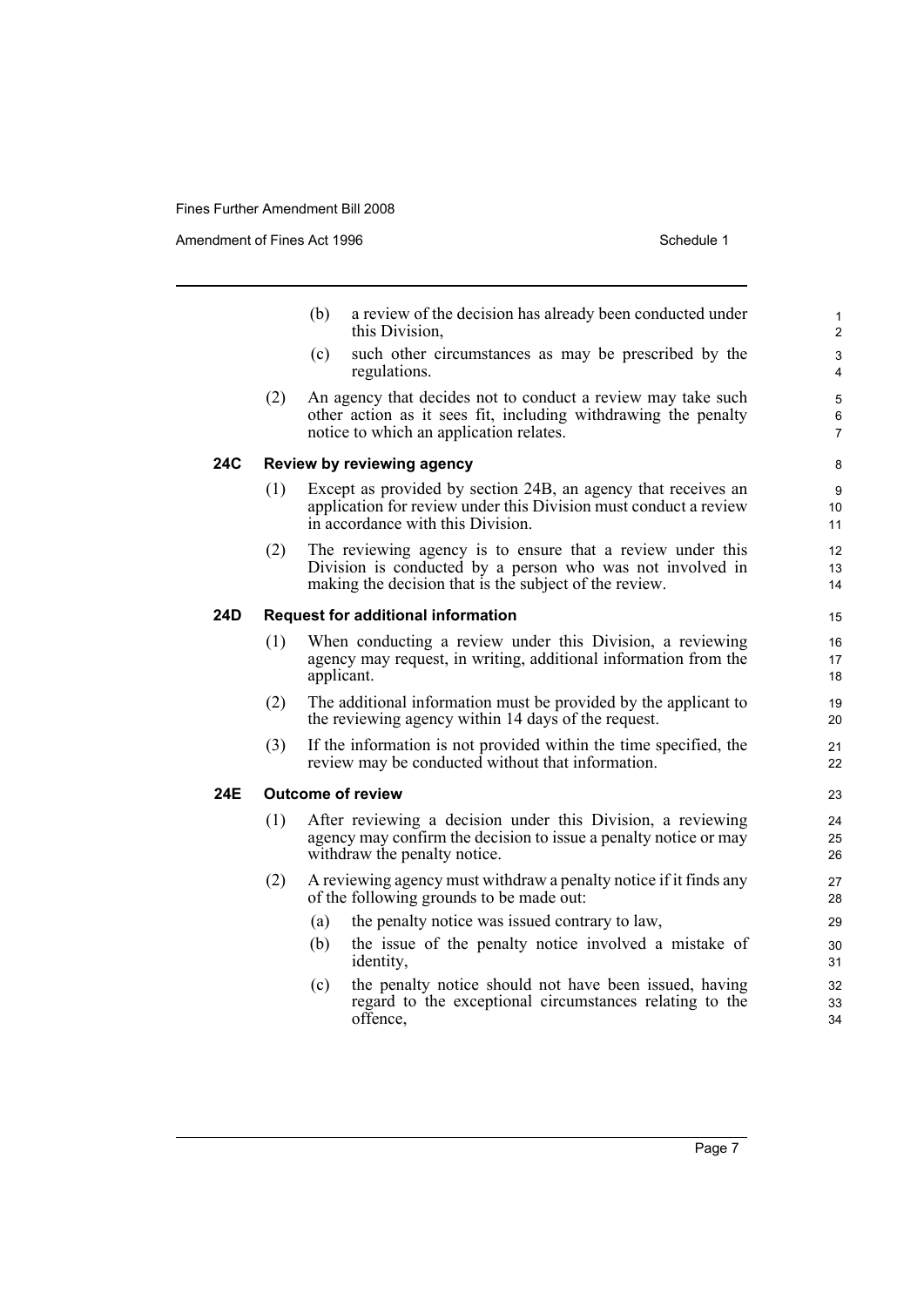Schedule 1 Amendment of Fines Act 1996

|     |     | (d)<br>the person to whom the penalty notice was issued is<br>unable, because the person has an intellectual disability, a<br>mental illness, a cognitive impairment or is homeless:<br>to understand that the person's conduct constituted<br>(i)<br>an offence, or<br>(ii)<br>to control such conduct,<br>(e)<br>an official caution should have been given instead of a<br>penalty notice, having regard to the relevant guidelines<br>under section 19A,<br>any other ground prescribed by the regulations.<br>(f) | $\mathbf{1}$<br>2<br>3<br>$\overline{4}$<br>5<br>6<br>$\overline{7}$<br>8<br>9<br>10 |
|-----|-----|------------------------------------------------------------------------------------------------------------------------------------------------------------------------------------------------------------------------------------------------------------------------------------------------------------------------------------------------------------------------------------------------------------------------------------------------------------------------------------------------------------------------|--------------------------------------------------------------------------------------|
|     | (3) | A reviewing agency may, at its discretion, also decide to<br>withdraw a penalty notice on a ground other than those specified<br>in subsection $(2)$ .                                                                                                                                                                                                                                                                                                                                                                 | 11<br>12<br>13                                                                       |
|     | (4) | A reviewing agency is to notify the applicant in writing of the<br>outcome of the review within 42 days of receipt of the<br>application, or within 56 days if additional information has been<br>requested under this Division.                                                                                                                                                                                                                                                                                       | 14<br>15<br>16<br>17                                                                 |
| 24F |     | Action to be taken if decision to issue penalty notice is confirmed                                                                                                                                                                                                                                                                                                                                                                                                                                                    | 18                                                                                   |
|     | (1) | If, after a review under this Division, a reviewing agency<br>confirms a decision to issue a penalty notice in respect of an<br>offence by a person, it must, in accordance with Division 3, serve<br>a penalty reminder notice in respect of the offence on the person.                                                                                                                                                                                                                                               | 19<br>20<br>21<br>22                                                                 |
|     | (2) | A penalty reminder notice served under subsection (1) replaces<br>any previous penalty reminder notice in respect of the offence.                                                                                                                                                                                                                                                                                                                                                                                      | 23<br>24                                                                             |
|     | (3) | If a penalty reminder notice served under subsection (1) replaces<br>a previous penalty reminder notice, the time for serving the<br>statement under section $36(2)$ (a) continues to be the time<br>specified in the penalty reminder notice that has been replaced.                                                                                                                                                                                                                                                  | 25<br>26<br>27<br>28                                                                 |
| 24G |     | Effect of withdrawal of penalty notice                                                                                                                                                                                                                                                                                                                                                                                                                                                                                 | 29                                                                                   |
|     | (1) | If a reviewing agency withdraws a penalty notice, following a<br>review under this Division or otherwise, it may, if it considers it<br>appropriate to do so, give an official caution to the person in<br>accordance with Division 1A as if it were an appropriate officer.                                                                                                                                                                                                                                           | 30<br>31<br>32<br>33                                                                 |
|     | (2) | If a penalty notice is withdrawn:                                                                                                                                                                                                                                                                                                                                                                                                                                                                                      | 34                                                                                   |
|     |     | any penalty reminder notice, in respect of the offence to<br>(a)<br>which the penalty notice relates, is also taken to be<br>withdrawn, and                                                                                                                                                                                                                                                                                                                                                                            | 35<br>36<br>37                                                                       |
|     |     |                                                                                                                                                                                                                                                                                                                                                                                                                                                                                                                        |                                                                                      |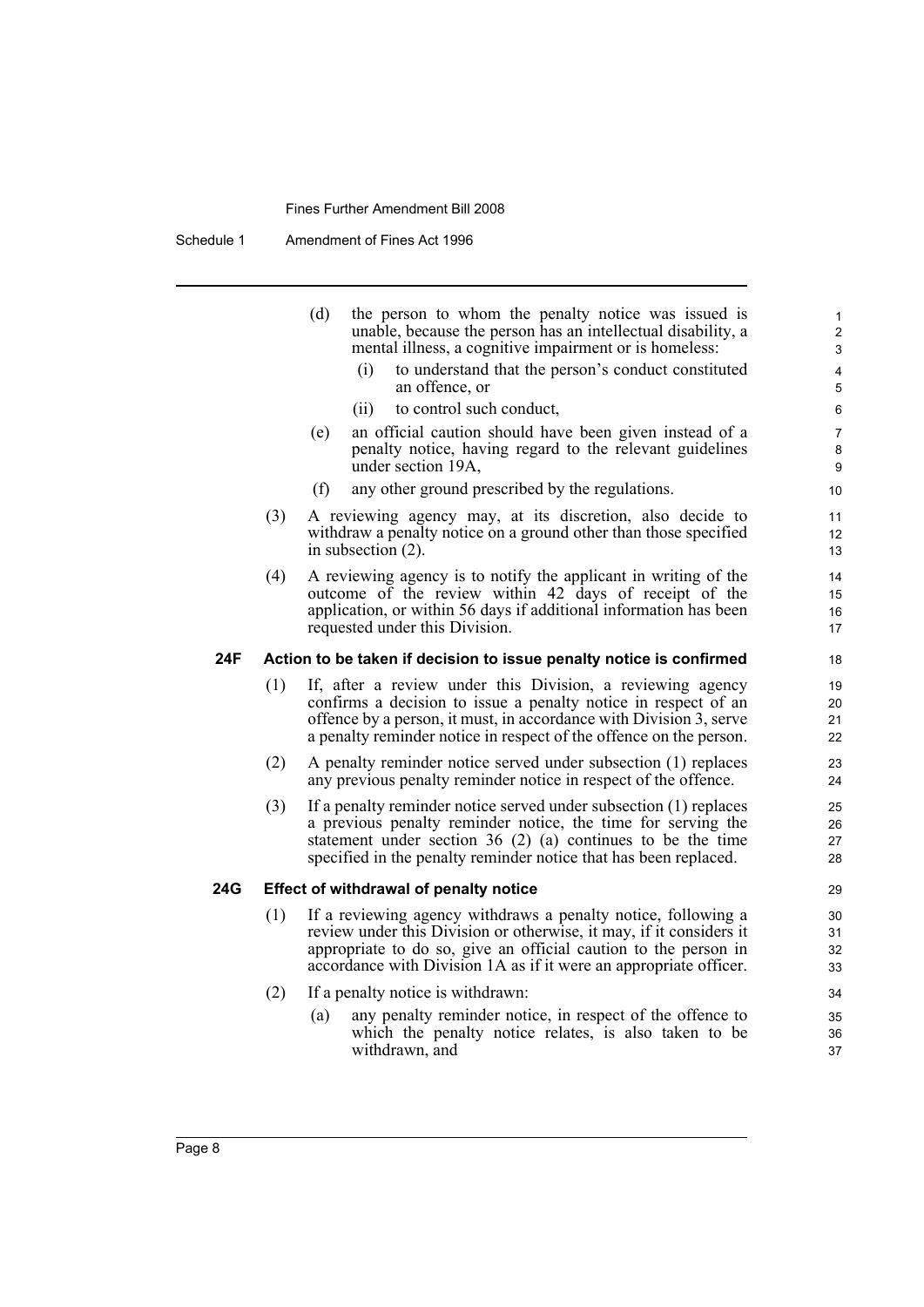Amendment of Fines Act 1996 Schedule 1

|        |     |     | (b)                | if all or part of the amount under the penalty notice or<br>penalty reminder notice has been paid:<br>any action taken to record demerit points against a<br>(i)<br>person in the demerit points register kept under the<br>Road Transport (Driver Licensing) Act 1998<br>because of that payment is to be reversed by the<br>Roads and Traffic Authority, and<br>the amount that has been paid is repayable to the<br>(i)<br>person to whom the penalty notice was directed. | 1<br>$\overline{\mathbf{c}}$<br>3<br>4<br>5<br>6<br>$\overline{7}$<br>8<br>9 |
|--------|-----|-----|--------------------|-------------------------------------------------------------------------------------------------------------------------------------------------------------------------------------------------------------------------------------------------------------------------------------------------------------------------------------------------------------------------------------------------------------------------------------------------------------------------------|------------------------------------------------------------------------------|
|        | 24H |     |                    | Agency may review a decision on its own motion                                                                                                                                                                                                                                                                                                                                                                                                                                | 10                                                                           |
|        |     | (1) |                    | Nothing in this Division limits the power of a reviewing agency<br>to review a decision to issue a penalty notice, or withdraw a<br>penalty notice, on its own motion.                                                                                                                                                                                                                                                                                                        | 11<br>12<br>13                                                               |
|        |     | (2) |                    | If a reviewing agency withdraws a penalty notice on its own<br>motion after the amount under the penalty notice (or a penalty<br>reminder notice in respect of the offence to which the penalty<br>notice relates) has been paid, no person is liable to any further<br>proceedings for the alleged offence.                                                                                                                                                                  | 14<br>15<br>16<br>17<br>18                                                   |
|        | 24I |     |                    | Review terminated if matter dealt with by court                                                                                                                                                                                                                                                                                                                                                                                                                               | 19                                                                           |
|        |     |     |                    | If a person elects to have a matter dealt with by a court under this<br>Part while a review under this Division is in progress, the review<br>is terminated on the person making that election.                                                                                                                                                                                                                                                                               | 20<br>21<br>22                                                               |
|        | 24J |     |                    | Reviewing agencies may enter into arrangements with respect to<br>functions under Division                                                                                                                                                                                                                                                                                                                                                                                    | 23<br>24                                                                     |
|        |     |     | agency.            | A reviewing agency may enter into arrangements with another<br>person or body under which the functions of the agency under<br>this Division are exercised by that person or body on behalf of the                                                                                                                                                                                                                                                                            | 25<br>26<br>27<br>28                                                         |
| $[11]$ |     |     |                    | Section 27 What a penalty reminder notice must say                                                                                                                                                                                                                                                                                                                                                                                                                            | 29                                                                           |
|        |     |     |                    | Insert after section $27(1)(a)$ :                                                                                                                                                                                                                                                                                                                                                                                                                                             | 30                                                                           |
|        |     |     | $\left( a1\right)$ | of the steps to be taken for seeking a review of the decision<br>to issue the penalty notice, and                                                                                                                                                                                                                                                                                                                                                                             | 31<br>32                                                                     |
| [12]   |     |     |                    | Section 42 When a penalty notice enforcement order may be made                                                                                                                                                                                                                                                                                                                                                                                                                | 33                                                                           |
|        |     |     |                    | Insert after section 42 $(1)$ (a):                                                                                                                                                                                                                                                                                                                                                                                                                                            | 34                                                                           |
|        |     |     | $\left( a1\right)$ | any review to be conducted under Division 2A has been<br>completed and the applicant has been notified of the<br>outcome of the review, and                                                                                                                                                                                                                                                                                                                                   | 35<br>36<br>37                                                               |
|        |     |     |                    |                                                                                                                                                                                                                                                                                                                                                                                                                                                                               |                                                                              |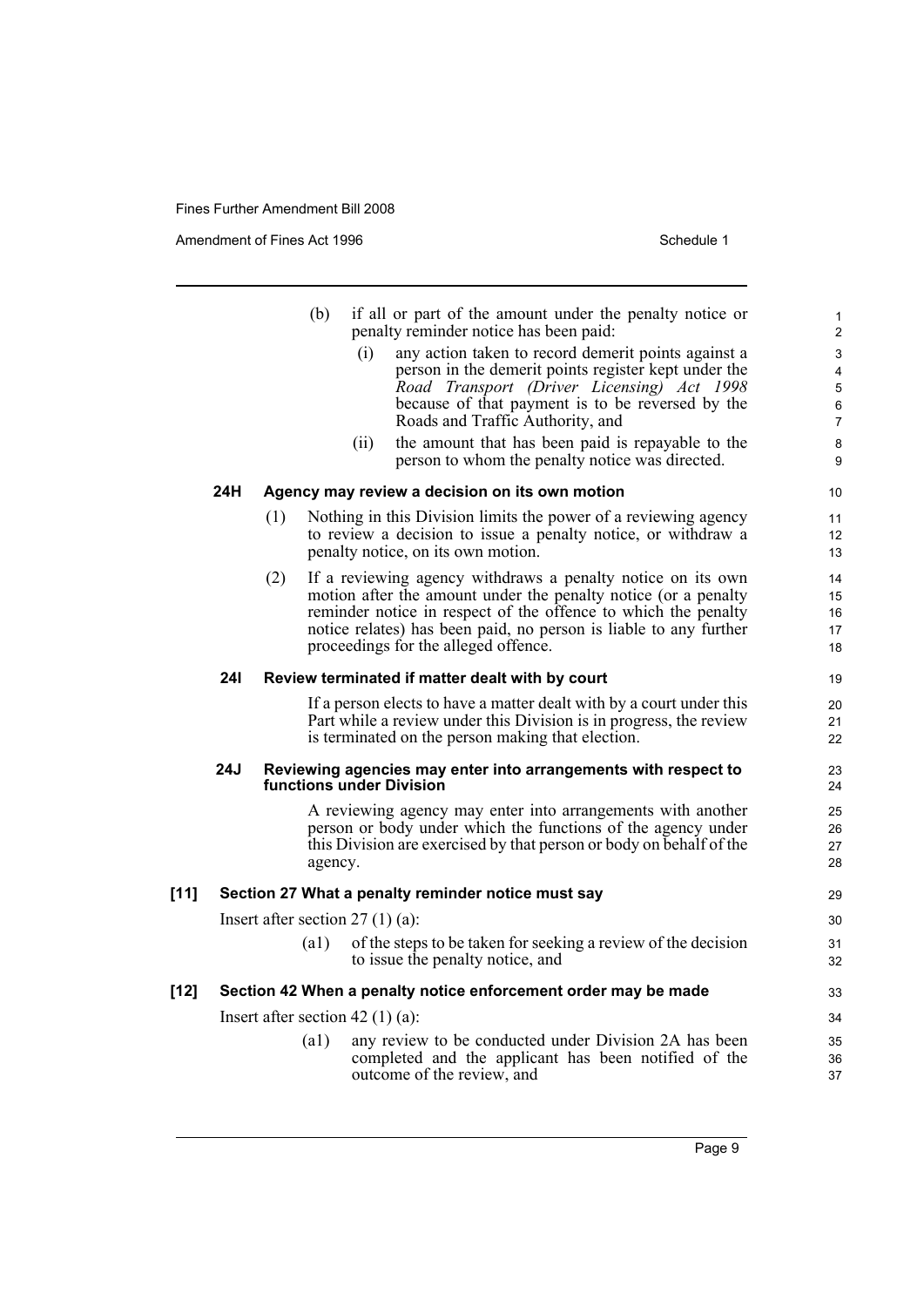Schedule 1 Amendment of Fines Act 1996

### **[13] Section 42 (1) (b)** Omit the paragraph. Insert instead: (b) a penalty reminder notice has been served on the person: (i) after the end of the time specified in the penalty notice as the time within which the amount payable under the notice may be paid, or (ii) if a review has been conducted under Division 2A, after that review, and **[14] Section 42 (1AA)–(1CC)** Insert after section 42 (1): (1AA) Despite subsection (1), the State Debt Recovery Office may also make a penalty notice enforcement order if it receives, in respect of an amount owed by a person under a penalty notice, an application by the person: (a) for an order under section 100 (Time to pay) in relation to the amount and the person is in receipt of a Government benefit, or (b) for a work and development order in relation to the amount. (1BB) The State Debt Recovery Office is not to make a penalty notice enforcement order under subsection (1AA) unless it determines to make the order under section 100, or the work and development order, sought by the person. (1CC) On the making of an order under subsection (1AA): (a) the person who has been served with the penalty notice to which the order relates can no longer elect to have the matter dealt with by a court in accordance with section 23A, and (b) the decision to issue the penalty notice can no longer be reviewed under Division 2A. **[15] Section 42 (1A) (c)** Insert at the end of section 42 (1A) (b): , or (c) if a review has been conducted under Division 2A and a penalty reminder notice has been served under section  $24F (1)$ —42 days after service of that notice. 1 2 3 4 5 6 7 8 **9** 10 11 12 13 14 15 16 17 18 19 20 21 22 23  $24$ 25 26 27 28 29 30 31 32 33 34 35 36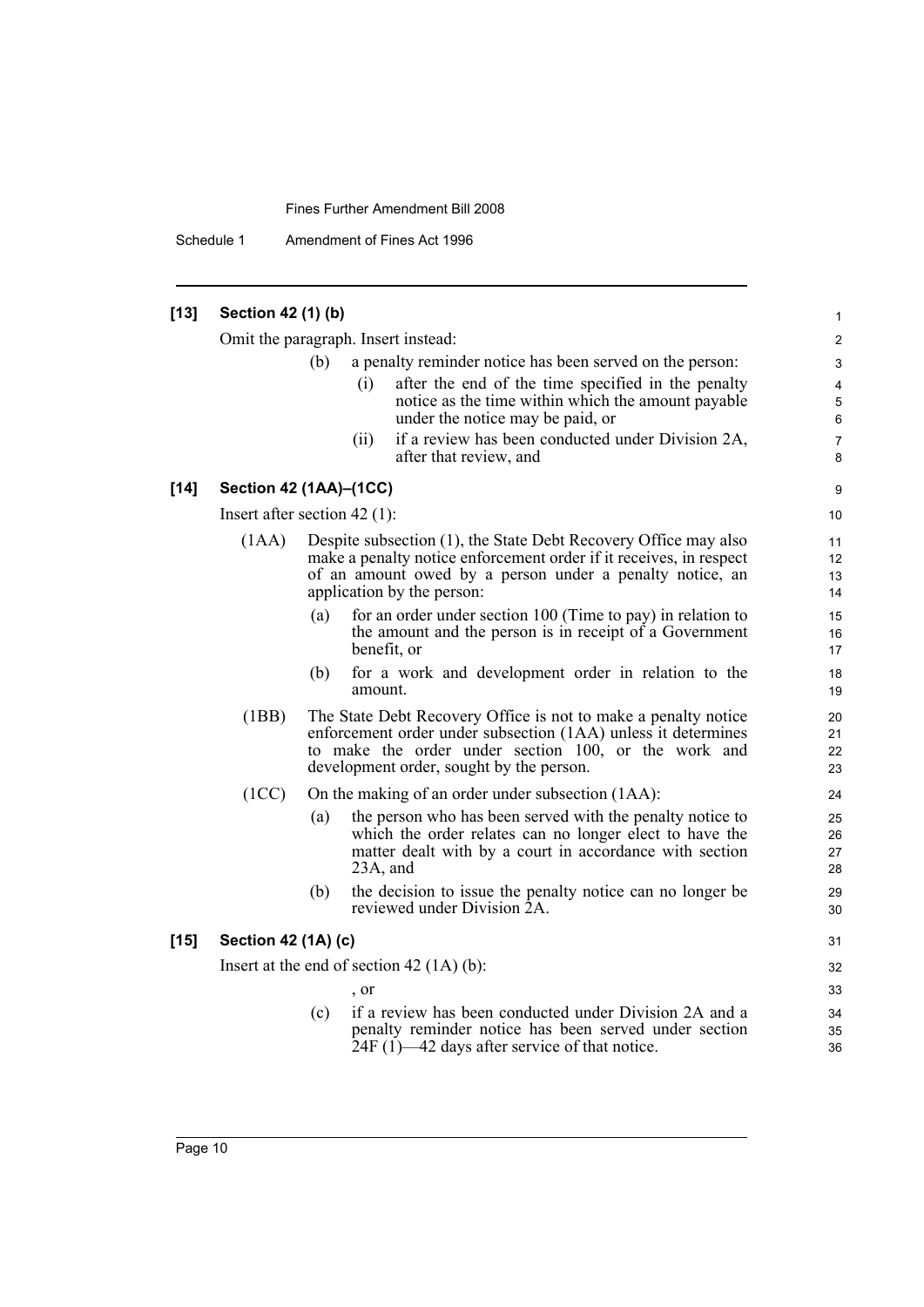Amendment of Fines Act 1996 Schedule 1

| $[16]$ |      | Section 42 (1B)    |                                                                                                                                                                                                                                      | $\mathbf{1}$          |
|--------|------|--------------------|--------------------------------------------------------------------------------------------------------------------------------------------------------------------------------------------------------------------------------------|-----------------------|
|        |      |                    | Insert after section 42 $(1A)$ :                                                                                                                                                                                                     | $\overline{2}$        |
|        |      | (1B)               | If more than one date is applicable under subsection (1A), the<br>later of those dates is the relevant date for the purposes of that<br>subsection.                                                                                  | 3<br>4<br>$\mathbf 5$ |
| $[17]$ |      |                    | Section 42 (2) (a)                                                                                                                                                                                                                   | 6                     |
|        |      |                    | Insert ", or the relevant matters in subsection $(1AA)$ ," after " $(1)(d)$ ".                                                                                                                                                       | $\overline{7}$        |
| $[18]$ |      |                    | Section 46 Withdrawal of order                                                                                                                                                                                                       | 8                     |
|        |      |                    | Insert at the end of section 46 $(2)$ :                                                                                                                                                                                              | 9                     |
|        |      |                    | Note. Section 49A (5) also requires a penalty notice enforcement order<br>to be withdrawn if an issuing agency determines that a penalty notice<br>should be withdrawn following a review under section 49A.                         | 10<br>11<br>12        |
| [19]   |      | <b>Section 49A</b> |                                                                                                                                                                                                                                      | 13                    |
|        |      |                    | Omit the section. Insert instead:                                                                                                                                                                                                    | 14                    |
|        | 49 A |                    | Review of penalty notice before annulment                                                                                                                                                                                            | 15                    |
|        |      | (1)                | Before it annuls a penalty notice enforcement order, the State<br>Debt Recovery Office is to seek a review of the decision to issue<br>each penalty notice to which the penalty notice enforcement<br>order applies if:              | 16<br>17<br>18<br>19  |
|        |      |                    | it has reason to suspect that the penalty notice should be<br>(a)<br>withdrawn having regard to any of the matters set out in<br>section $24E(2)$ , and                                                                              | 20<br>21<br>22        |
|        |      |                    | a review of the decision to issue the penalty notice has not<br>(b)<br>been conducted under this section or Division 2A.                                                                                                             | 23<br>24              |
|        |      | (2)                | A review is to be conducted by the relevant issuing agency.                                                                                                                                                                          | 25                    |
|        |      | (3)                | A review is to be dealt with in the absence of the parties, unless<br>the issuing agency otherwise determines.                                                                                                                       | 26<br>27              |
|        |      | (4)                | The issuing agency must notify the applicant for the annulment<br>and the State Debt Recovery Office of its determination on the<br>review of the decision to issue the penalty notice.                                              | 28<br>29<br>30        |
|        |      | (5)                | If the issuing agency determines that a penalty notice should be<br>withdrawn (in whole or in part), the State Debt Recovery Office<br>must withdraw the penalty notice enforcement order (in whole or<br>in part) under section 46. | 31<br>32<br>33<br>34  |
|        |      | (6)                | The State Debt Recovery Office must, if a penalty notice is not<br>withdrawn on review or there is no decision on a review within                                                                                                    | 35<br>36              |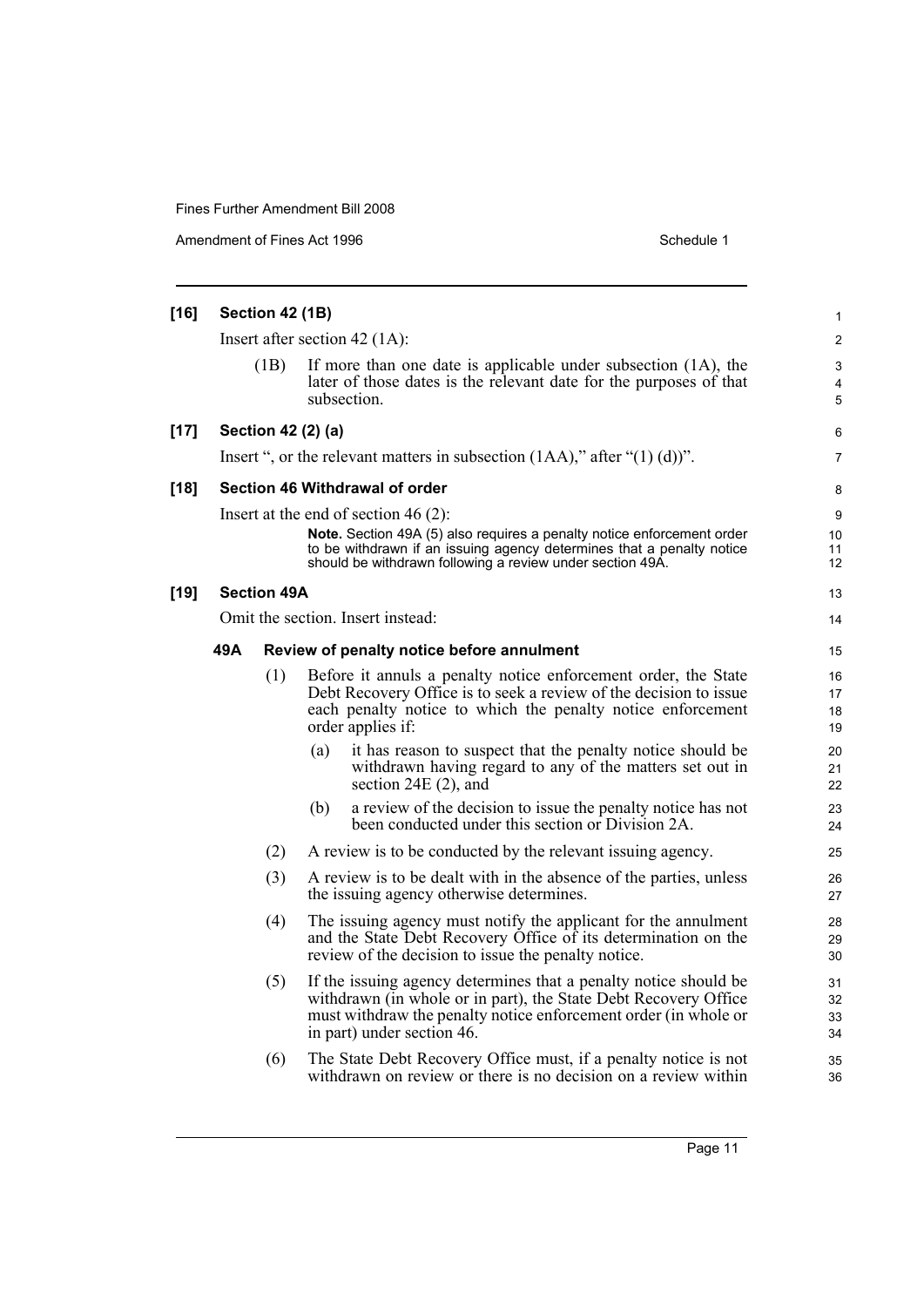Schedule 1 Amendment of Fines Act 1996

|      |                              |                    | 42 days after referral for review, grant the application for<br>annulment and annul the penalty notice enforcement order under<br>section 49.                                                                                                                          | $\mathbf{1}$<br>$\overline{c}$<br>3 |
|------|------------------------------|--------------------|------------------------------------------------------------------------------------------------------------------------------------------------------------------------------------------------------------------------------------------------------------------------|-------------------------------------|
|      | (7)                          |                    | An issuing agency may enter into arrangements with another<br>person or body (including the State Debt Recovery Office) under<br>which the functions of the issuing agency under this section are<br>exercised by that person or body on behalf of the issuing agency. | 4<br>5<br>6<br>$\overline{7}$       |
| [20] |                              |                    | Section 57 Application and interpretation                                                                                                                                                                                                                              | 8                                   |
|      | "order" in section $57(4)$ . |                    | Insert "and any other amount of a kind prescribed by the regulations" after                                                                                                                                                                                            | 9<br>10                             |
| [21] |                              |                    | Section 58 Summary of enforcement procedure                                                                                                                                                                                                                            | 11                                  |
|      | section 58 $(1)$ (g).        |                    | Insert "or make a work and development order in respect of the fine defaulter<br>for the purposes of satisfying all or part of the fine <sup>3</sup> after "unpaid fines" in                                                                                           | 12<br>13<br>14                      |
| [22] | Part 4, Division 8           |                    |                                                                                                                                                                                                                                                                        | 15                                  |
|      |                              |                    | Omit the heading to Division 8. Insert instead:                                                                                                                                                                                                                        | 16                                  |
|      | <b>Division 8</b>            |                    | <b>Fine mitigation</b>                                                                                                                                                                                                                                                 | 17                                  |
|      | <b>Subdivision 1</b>         |                    | Work and development orders                                                                                                                                                                                                                                            | 18                                  |
|      |                              |                    |                                                                                                                                                                                                                                                                        |                                     |
|      | 99A                          | <b>Definitions</b> |                                                                                                                                                                                                                                                                        | 19                                  |
|      |                              |                    | In this Subdivision:                                                                                                                                                                                                                                                   | 20                                  |
|      |                              |                    | <i>approved organisation</i> means a person or body approved by the<br>Director-General of the Attorney General's Department.                                                                                                                                          | 21<br>22                            |
|      |                              | means:             | <i>approved person</i> , in relation to a work and development order,                                                                                                                                                                                                  | 23<br>24                            |
|      |                              | (a)                | an approved organisation, or                                                                                                                                                                                                                                           | 25                                  |
|      |                              | (b)                | if the work and development order involves medical or<br>mental health treatment, a health practitioner qualified to<br>provide that treatment.                                                                                                                        | 26<br>27<br>28                      |
|      |                              |                    | health practitioner means:                                                                                                                                                                                                                                             | 29                                  |
|      |                              | (a)                | a registered medical practitioner, or                                                                                                                                                                                                                                  | 30                                  |
|      |                              | (b)                | a registered psychologist, or                                                                                                                                                                                                                                          | 31                                  |
|      |                              | (c)                | a nurse within the meaning of the Nurses and Midwives Act<br>1991.                                                                                                                                                                                                     | 32<br>33                            |

**[22]**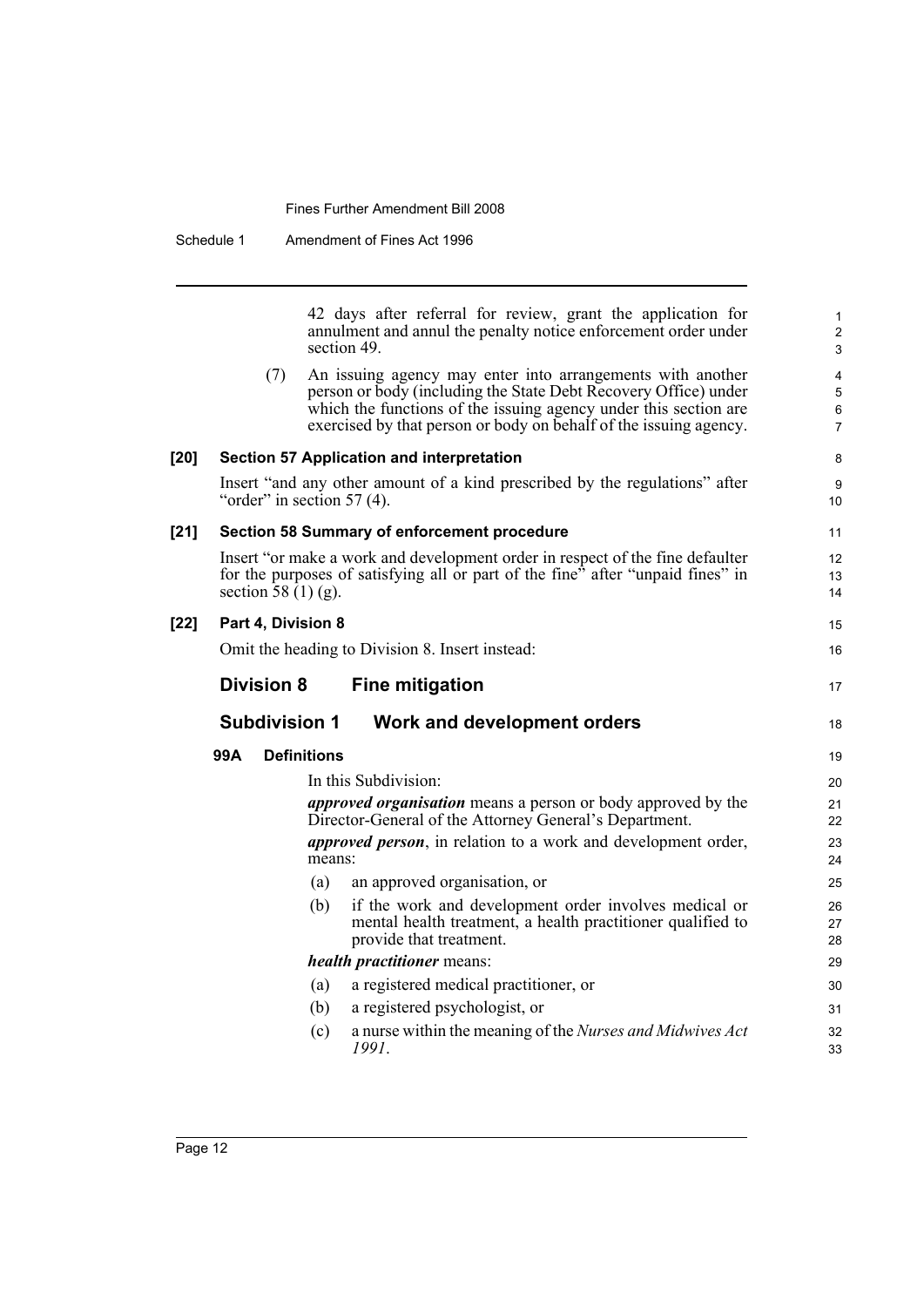Amendment of Fines Act 1996 Schedule 1

*work and development order* means an order made under this Subdivision requiring a person to do any one or more of the following in order to satisfy all or part of a fine: (a) undertake unpaid work for, or on behalf of, an approved organisation (but only with the agreement of that organisation), (b) undergo medical or mental health treatment in accordance with a health practitioner's treatment plan, (c) undertake an educational, vocational or life skills course, (d) undergo financial or other counselling, (e) undergo drug or alcohol treatment, (f) if the person is under 25 years of age, undertake a mentoring program. **99B Making an order** (1) A work and development order may be made by the State Debt Recovery Office with respect to a person in relation to all or part of an unpaid fine if: (a) a fine enforcement order has been made with respect to the person in relation to the fine, and (b) the person has an intellectual disability, a mental illness or a cognitive impairment, is homeless or is experiencing acute economic hardship, and (c) a community service order is not in force against the fine defaulter in respect of the fine, and (d) an application is made in accordance with this Subdivision. (2) An application for an order is to: (a) be made to the State Debt Recovery Office by or on behalf of the person, and (b) be supported by each approved person who is to supervise the person in complying with the order, and (c) set out the grounds for making the order (including supporting evidence), the activities that are proposed to be carried out under the order and a proposed time for the completion of those activities. (3) An application may be made in anticipation of a fine enforcement order being made with respect to the person in relation to the fine. 1 2 3 4 5 6 7 8 9 10 11 12 13 14 15 16 17 18 19  $20$  $21$ 22  $23$ 24 25 26 27 28 29  $30$ 31 32 33 34 35 36 37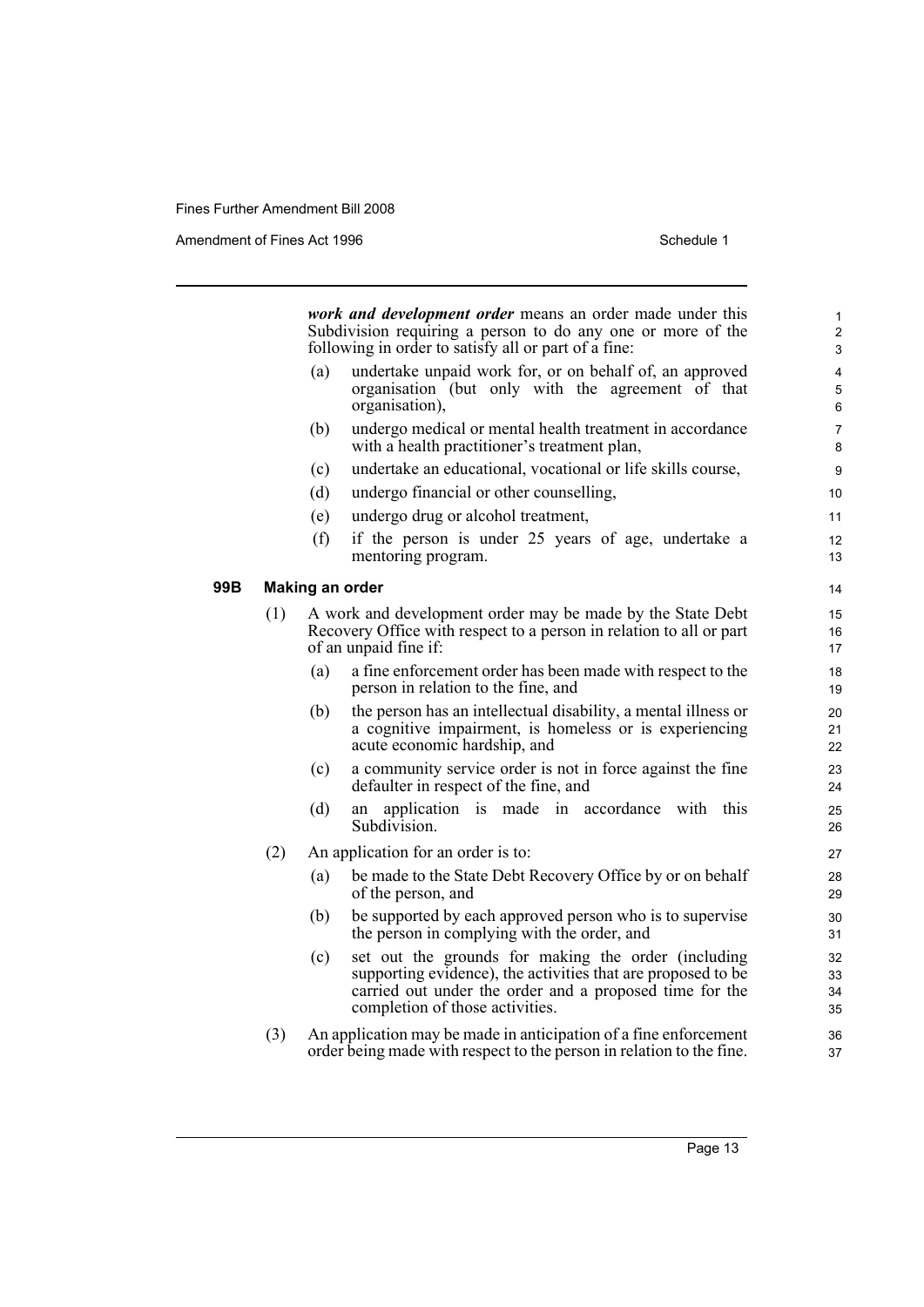Schedule 1 Amendment of Fines Act 1996

i

| (4) | If the regulations prescribe a maximum number of work and<br>development orders that may be made in any particular period,<br>the State Debt Recovery Office is not to make an order during<br>that period if satisfied that the number of such orders will exceed<br>the number prescribed (even if directed to do so by the Hardship<br>Review Board under section 101B (6)). | $\mathbf{1}$<br>$\overline{c}$<br>3<br>$\overline{\mathbf{4}}$<br>$\mathbf 5$<br>6 |
|-----|---------------------------------------------------------------------------------------------------------------------------------------------------------------------------------------------------------------------------------------------------------------------------------------------------------------------------------------------------------------------------------|------------------------------------------------------------------------------------|
| (5) | If the State Debt Recovery Office determines to make an order, it<br>is to make it in such terms as are agreed between it, the applicant<br>and each approved person.                                                                                                                                                                                                           | 7<br>8<br>9                                                                        |
| (6) | An order is to specify:                                                                                                                                                                                                                                                                                                                                                         | 10                                                                                 |
|     | the value of the activities that are to be undertaken under<br>(a)<br>the order for the purposes of satisfying the fine to which<br>the order relates, and                                                                                                                                                                                                                      | 11<br>12<br>13                                                                     |
|     | the nature of any unpaid work that may be required under<br>(b)<br>the order.                                                                                                                                                                                                                                                                                                   | 14<br>15                                                                           |
| (7) | No enforcement action is to be taken against a person under this<br>Part in respect of a fine to which a work and development order<br>relates while the order is in force.                                                                                                                                                                                                     | 16<br>17<br>18                                                                     |
|     |                                                                                                                                                                                                                                                                                                                                                                                 | 19                                                                                 |
| (1) | The State Debt Recovery Office may vary or revoke a work and<br>development order:                                                                                                                                                                                                                                                                                              | 20<br>21                                                                           |
|     | if requested to do so by or on behalf of the person subject<br>(a)<br>to the order, or                                                                                                                                                                                                                                                                                          | 22<br>23                                                                           |
|     | if it is satisfied that the person subject to the order has<br>(b)<br>failed, without reasonable excuse, to comply with the<br>order.                                                                                                                                                                                                                                           | 24<br>25<br>26                                                                     |
| (2) | The State Debt Recovery Office is not to take action under<br>subsection $(1)$ (b) unless it has taken reasonable steps to consult<br>with the person subject to the order and each approved person in<br>relation to the order.                                                                                                                                                | 27<br>28<br>29<br>30                                                               |
| (3) | An order ceases to be in force when it is revoked.                                                                                                                                                                                                                                                                                                                              | 31                                                                                 |
|     |                                                                                                                                                                                                                                                                                                                                                                                 | 32                                                                                 |
|     | Except as provided by section 101B, an appeal does not lie in<br>respect of the making of, the failure to make or the varying or<br>revocation of, a work and development order.                                                                                                                                                                                                | 33<br>34<br>35                                                                     |
|     |                                                                                                                                                                                                                                                                                                                                                                                 | Variation or revocation of order<br>No appeal except to Hardship Review Board      |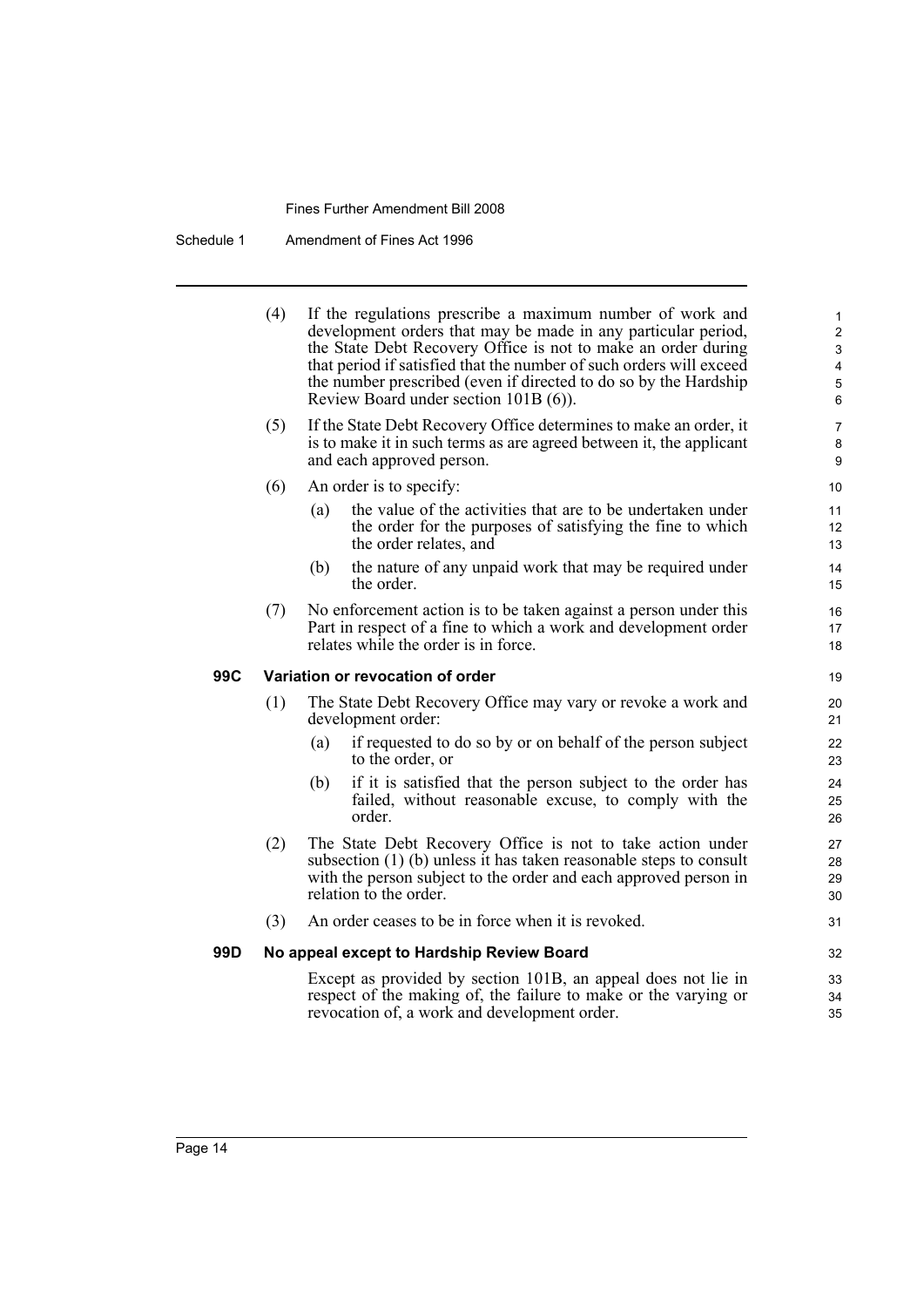Amendment of Fines Act 1996 Schedule 1

| 99E |     | <b>Satisfaction of order</b>                                                                                                                                                                                                                                                                                                       | $\mathbf{1}$               |
|-----|-----|------------------------------------------------------------------------------------------------------------------------------------------------------------------------------------------------------------------------------------------------------------------------------------------------------------------------------------|----------------------------|
|     | (1) | If a person subject to a work and development order:                                                                                                                                                                                                                                                                               | $\overline{2}$             |
|     |     | complies with the order, the fine, or the part of the fine, to<br>(a)<br>which the order relates is taken to be satisfied, or                                                                                                                                                                                                      | 3<br>$\overline{4}$        |
|     |     | pays the fine (or the unsatisfied balance of the fine having<br>(b)<br>regard to the activities already undertaken under the<br>order), the order is taken to be satisfied.                                                                                                                                                        | 5<br>$\,6\,$<br>7          |
|     | (2) | If a person subject to a work and development order complies<br>with some but not all of the activities required by the order, the<br>fine, or the part of the fine, to which the order relates is taken to<br>be satisfied by the value of the activities that have been<br>undertaken at the rate or rates set out in the order. | 8<br>9<br>10<br>11<br>12   |
| 99F |     | <b>Civil liability</b>                                                                                                                                                                                                                                                                                                             | 13                         |
|     | (1) | In this section:                                                                                                                                                                                                                                                                                                                   | 14                         |
|     |     | <i>person involved</i> , in relation to unpaid work under a work and<br>development order, includes<br>any person<br>(including)<br>a<br>corporation):                                                                                                                                                                             | 15<br>16<br>17             |
|     |     | for whose benefit that work is performed, or<br>(a)                                                                                                                                                                                                                                                                                | 18                         |
|     |     | (b)<br>who directs or supervises that work, specifies its terms or<br>conditions or controls it, or                                                                                                                                                                                                                                | 19<br>20                   |
|     |     | who owns or occupies the premises or land on which that<br>(c)<br>work is performed,                                                                                                                                                                                                                                               | 21<br>22                   |
|     |     | but does not include the person by whom the work is performed.                                                                                                                                                                                                                                                                     | 23                         |
|     | (2) | No act or omission of a person by whom unpaid work under a<br>work and development order is performed gives rise to civil<br>liability on the part of any person involved in that work if the act<br>or omission occurs in the course of that work.                                                                                | 24<br>25<br>26<br>27       |
|     | (3) | No act or omission of a person involved in unpaid work under a<br>work and development order gives rise to civil liability to the<br>person by whom the work is performed on the part of the person<br>so involved if the act or omission occurs in the course of that<br>work.                                                    | 28<br>29<br>30<br>31<br>32 |
|     | (4) | A civil action that would, but for subsection $(2)$ or $(3)$ , lie against<br>a person involved in unpaid work lies instead against the Crown.                                                                                                                                                                                     | 33<br>34                   |
|     | (5) | Subsections $(2)$ and $(4)$ do not apply to an act or omission if it<br>was, or was a necessary part of, an act or omission that was<br>expressly required by the person involved in that work but was<br>not necessary to carry out the work specified in the work and<br>development order.                                      | 35<br>36<br>37<br>38<br>39 |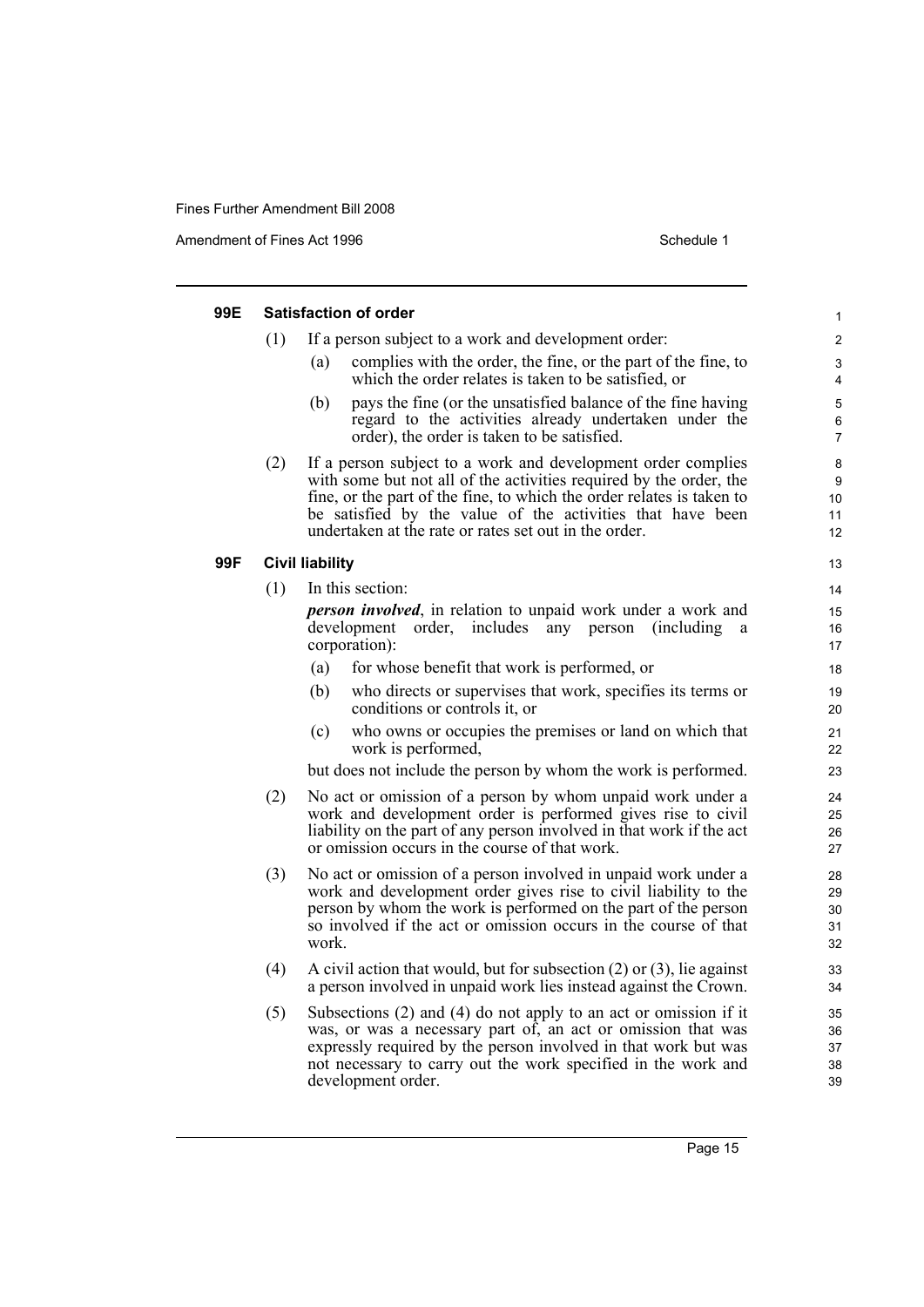Schedule 1 Amendment of Fines Act 1996

|     | (6)                                                             |                                                                | Subsections $(3)$ and $(4)$ do not apply to an act or omission if:                 |              |  |  |  |  |
|-----|-----------------------------------------------------------------|----------------------------------------------------------------|------------------------------------------------------------------------------------|--------------|--|--|--|--|
|     |                                                                 |                                                                |                                                                                    | $\mathbf{1}$ |  |  |  |  |
|     |                                                                 | (a)                                                            | the work concerned was not work specified in the work<br>and development order, or | 2<br>3       |  |  |  |  |
|     |                                                                 | (b)                                                            | the act or omission concerned was, or was a necessary part                         | 4            |  |  |  |  |
|     |                                                                 |                                                                | of, an act or omission intended to cause injury, loss or                           | 5            |  |  |  |  |
|     |                                                                 |                                                                | damage.                                                                            | 6            |  |  |  |  |
|     | (7)                                                             |                                                                | It is a term of a work and development order that the person                       | 7            |  |  |  |  |
|     |                                                                 |                                                                | subject to the order must disclose as soon as possible to the State                | 8            |  |  |  |  |
|     |                                                                 |                                                                | Debt Recovery Office and to each approved person:                                  | 9            |  |  |  |  |
|     |                                                                 | (a)                                                            | any medical, physical or mental condition of which the                             | 10           |  |  |  |  |
|     |                                                                 |                                                                | person is aware (being a condition of a kind that the person                       | 11           |  |  |  |  |
|     |                                                                 |                                                                | is aware substantially increases the risk to the person of                         | 12           |  |  |  |  |
|     |                                                                 |                                                                | injury in performing work of any kind), and                                        | 13           |  |  |  |  |
|     |                                                                 | (b)                                                            | any substantial change in that condition.                                          | 14           |  |  |  |  |
|     | (8)                                                             |                                                                | The State Debt Recovery Office may, on behalf of the Crown,                        | 15           |  |  |  |  |
|     |                                                                 |                                                                | settle any action that lies against the Crown because of this                      | 16           |  |  |  |  |
|     |                                                                 |                                                                | section, and may do so on such terms as it thinks fit.                             | 17           |  |  |  |  |
| 99G |                                                                 |                                                                | Persons performing work under orders not workers                                   | 18           |  |  |  |  |
|     | A person who undertakes unpaid work under a work and            |                                                                |                                                                                    |              |  |  |  |  |
|     | development order is not to be taken to be employed by, or in a |                                                                |                                                                                    |              |  |  |  |  |
|     |                                                                 |                                                                | contract of services with, the Crown or any other person and is                    | 21           |  |  |  |  |
|     |                                                                 | not:                                                           |                                                                                    | 22           |  |  |  |  |
|     |                                                                 | (a)                                                            | a worker for the purposes of the Workers Compensation                              | 23           |  |  |  |  |
|     |                                                                 |                                                                | Act 1987, the Workplace Injury Management and Workers                              | 24           |  |  |  |  |
|     |                                                                 |                                                                | Compensation Act 1998, the Annual Holidays Act 1944 or                             | 25           |  |  |  |  |
|     |                                                                 |                                                                | the Long Service Leave Act 1955, or                                                | 26           |  |  |  |  |
|     |                                                                 | (b)                                                            | an employee (however described) for the purposes of the                            | 27           |  |  |  |  |
|     |                                                                 |                                                                | <i>Industrial Relations Act 1996</i> or any other Act or law.                      | 28           |  |  |  |  |
| 99H |                                                                 |                                                                | Delegation by approved persons                                                     | 29           |  |  |  |  |
|     |                                                                 | An approved person (other than an individual) may delegate any |                                                                                    |              |  |  |  |  |
|     |                                                                 |                                                                | of the approved person's functions under this Subdivision with                     | 31           |  |  |  |  |
|     |                                                                 |                                                                | respect to a work and development order to an officer or                           | 32           |  |  |  |  |
|     |                                                                 |                                                                | employee, other than this power of delegation.                                     | 33           |  |  |  |  |
| 991 |                                                                 | <b>Guidelines</b>                                              |                                                                                    | 34           |  |  |  |  |
|     |                                                                 |                                                                | The Attorney General, in consultation with the Treasurer, is to                    | 35           |  |  |  |  |
|     |                                                                 |                                                                | issue guidelines with respect to work and development orders and                   | 36           |  |  |  |  |
|     |                                                                 |                                                                | the State Debt Recovery Office is to have regard to those                          | 37           |  |  |  |  |
|     |                                                                 |                                                                | guidelines in the exercise of any of its functions under this                      | 38           |  |  |  |  |
|     |                                                                 |                                                                | Subdivision.                                                                       | 39           |  |  |  |  |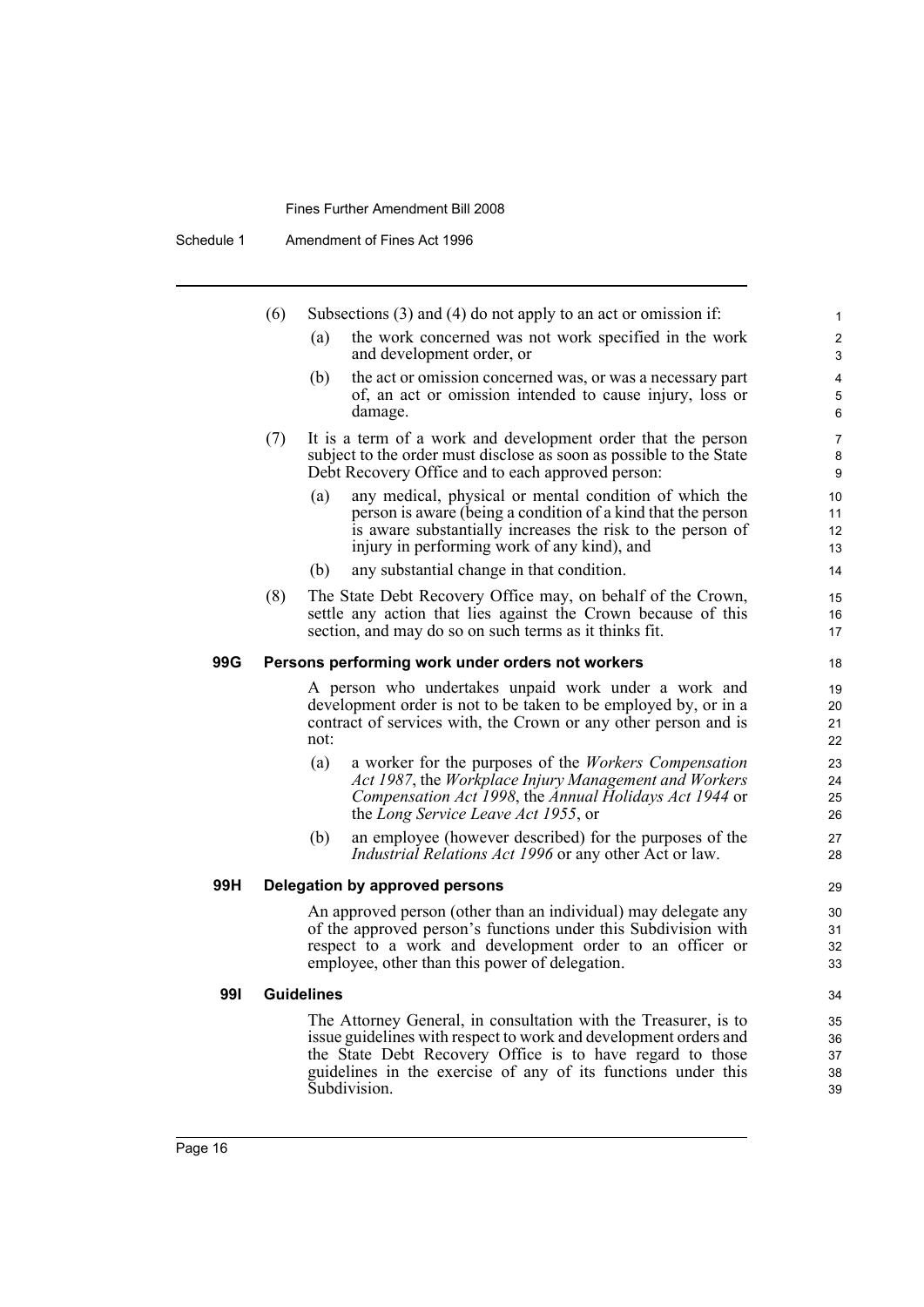Amendment of Fines Act 1996 Schedule 1

|        | 99J                                                                                                   |                        | <b>Regulations</b>                                                                                                                                                                                            | 1                            |  |  |  |
|--------|-------------------------------------------------------------------------------------------------------|------------------------|---------------------------------------------------------------------------------------------------------------------------------------------------------------------------------------------------------------|------------------------------|--|--|--|
|        |                                                                                                       | (1)                    | The regulations may make provision for or with respect to work<br>and development orders.                                                                                                                     | $\overline{\mathbf{c}}$<br>3 |  |  |  |
|        |                                                                                                       | (2)                    | Without limiting subsection (1), the regulations may prescribe a<br>date after which applications for work and development orders<br>can no longer be made.                                                   | 4<br>5<br>6                  |  |  |  |
|        |                                                                                                       |                        | <b>Subdivision 2</b><br>Time to pay and writing off fines                                                                                                                                                     | 7                            |  |  |  |
| $[23]$ |                                                                                                       |                        | Section 100 Time to pay                                                                                                                                                                                       | 8                            |  |  |  |
|        |                                                                                                       |                        | Insert after section $100(1)$ :                                                                                                                                                                               | 9                            |  |  |  |
|        |                                                                                                       | (1A)                   | Despite subsection $(1)$ , an application for time to pay a fine may<br>be made by a person in receipt of a Government benefit in respect<br>of a fine before a fine enforcement order is made in the matter. | 10<br>11<br>12               |  |  |  |
| $[24]$ |                                                                                                       |                        | <b>Section 100 (3A)</b>                                                                                                                                                                                       | 13                           |  |  |  |
|        | Insert after section $100(3)$ :                                                                       |                        |                                                                                                                                                                                                               |                              |  |  |  |
|        |                                                                                                       | (3A)                   | In particular, the State Debt Recovery Office may allow a person<br>in receipt of a Government benefit to pay the fine in instalments,<br>as a regular direct debit from that benefit, if:                    | 15<br>16<br>17               |  |  |  |
|        |                                                                                                       |                        | (a)<br>it is satisfied that adequate arrangements are in place for<br>such a regular payment to be made, and                                                                                                  | 18<br>19                     |  |  |  |
|        |                                                                                                       |                        | it agrees to the fine being paid in this manner.<br>(b)                                                                                                                                                       | 20                           |  |  |  |
| $[25]$ |                                                                                                       |                        | Section 101 Unpaid fines may be written off                                                                                                                                                                   | 21                           |  |  |  |
|        | Insert ", in whole or in part," after "write off" wherever occurring in section<br>101 (1A) and (1B). |                        |                                                                                                                                                                                                               |                              |  |  |  |
| $[26]$ |                                                                                                       | <b>Section 101 (2)</b> |                                                                                                                                                                                                               | 24                           |  |  |  |
|        | Omit "Any such guidelines".                                                                           |                        |                                                                                                                                                                                                               |                              |  |  |  |
|        |                                                                                                       |                        | Insert instead "Guidelines issued under section 120".                                                                                                                                                         | 26                           |  |  |  |
| $[27]$ |                                                                                                       | <b>Section 101 (3)</b> |                                                                                                                                                                                                               | 27                           |  |  |  |
|        |                                                                                                       |                        | Omit "An unpaid". Insert instead "Any part of an unpaid".                                                                                                                                                     | 28                           |  |  |  |
| $[28]$ |                                                                                                       | <b>Section 101 (4)</b> |                                                                                                                                                                                                               | 29                           |  |  |  |
|        |                                                                                                       |                        | Insert "any part of" after "subsection (3),".                                                                                                                                                                 | 30                           |  |  |  |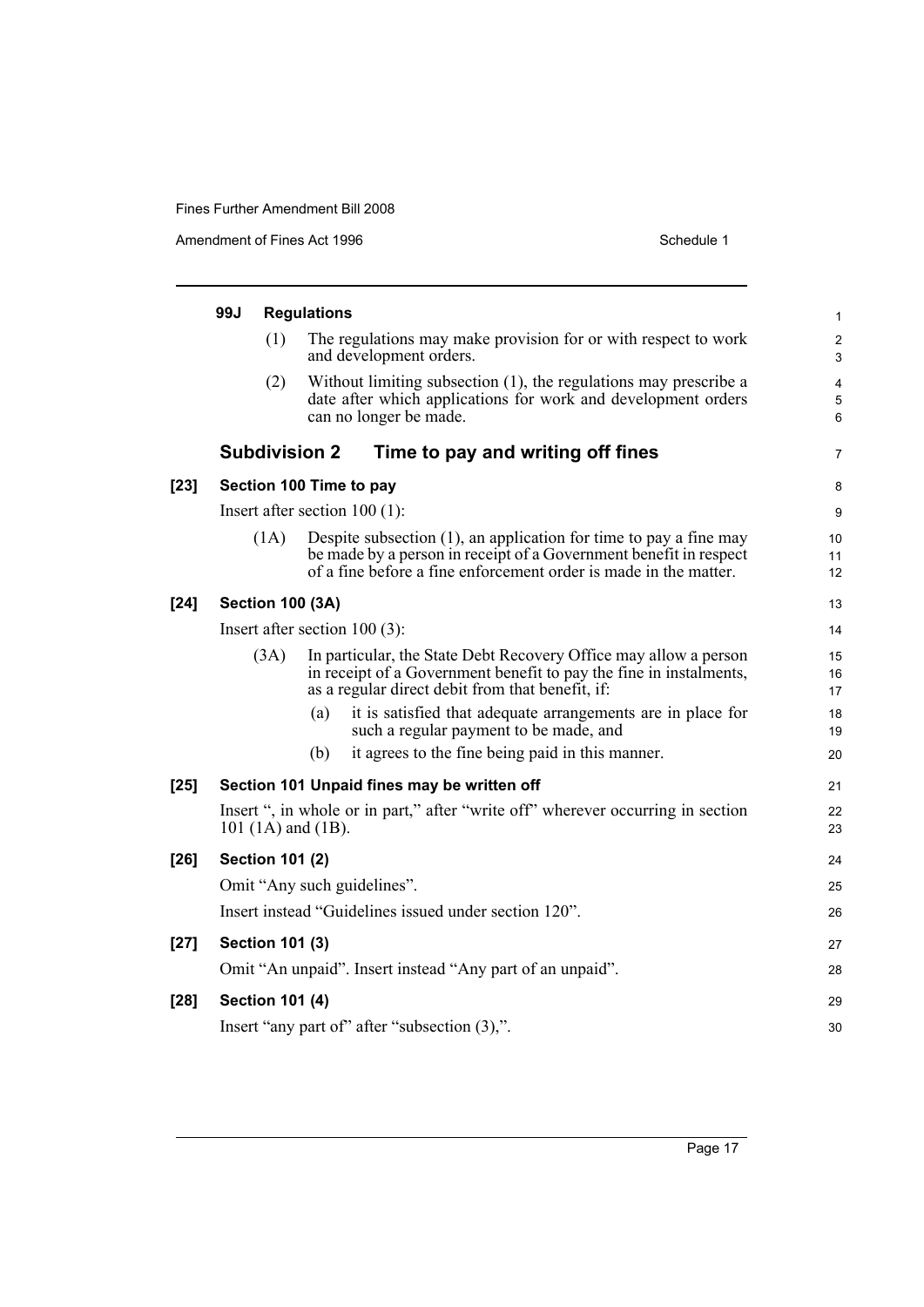Schedule 1 Amendment of Fines Act 1996

| $[29]$ |                                                                                                                                                                                                                 |                                                                                                                                                                                | Part 4, Division 8, Subdivision 3, heading                                                           | 1              |  |  |
|--------|-----------------------------------------------------------------------------------------------------------------------------------------------------------------------------------------------------------------|--------------------------------------------------------------------------------------------------------------------------------------------------------------------------------|------------------------------------------------------------------------------------------------------|----------------|--|--|
|        | Insert before section 101A:                                                                                                                                                                                     |                                                                                                                                                                                |                                                                                                      | $\overline{c}$ |  |  |
|        | <b>Subdivision 3</b>                                                                                                                                                                                            |                                                                                                                                                                                | <b>Hardship Review Board</b>                                                                         | 3              |  |  |
| $[30]$ |                                                                                                                                                                                                                 |                                                                                                                                                                                | Section 101B Reviews by Hardship Review Board                                                        | 4              |  |  |
|        |                                                                                                                                                                                                                 |                                                                                                                                                                                | Omit section 101B (1). Insert instead:                                                               | 5              |  |  |
|        | (1)                                                                                                                                                                                                             | The Hardship Review Board may, on an application by or on<br>behalf of a fine defaulter, review a decision by the State Debt<br>Recovery Office with respect to the following: |                                                                                                      |                |  |  |
|        |                                                                                                                                                                                                                 | (a)                                                                                                                                                                            | the making of, the failure to make or the varying or<br>revocation of, a work and development order, | 9<br>10        |  |  |
|        |                                                                                                                                                                                                                 | (b)                                                                                                                                                                            | the making of, or the failure to make, an order under<br>section 100,                                | 11<br>12       |  |  |
|        |                                                                                                                                                                                                                 | (c)                                                                                                                                                                            | the writing off or the failure to write off, the whole or part<br>of, an unpaid fine.                | 13<br>14       |  |  |
| $[31]$ | <b>Section 101B (6)</b>                                                                                                                                                                                         |                                                                                                                                                                                |                                                                                                      | 15             |  |  |
|        |                                                                                                                                                                                                                 |                                                                                                                                                                                | Omit the subsection. Insert instead:                                                                 | 16             |  |  |
|        | On a review, the Hardship Review Board may direct the State<br>(6)<br>Debt Recovery Office to do any one or more of the following in<br>respect of the fine defaulter on such terms as the Board may<br>direct: |                                                                                                                                                                                |                                                                                                      |                |  |  |
|        |                                                                                                                                                                                                                 | (a)                                                                                                                                                                            | make, revoke or vary a work and development order,                                                   | 21             |  |  |
|        |                                                                                                                                                                                                                 | (b)                                                                                                                                                                            | make, revoke or vary an order under section 100,                                                     | 22             |  |  |
|        |                                                                                                                                                                                                                 | (c)                                                                                                                                                                            | write off, in whole or in part, an unpaid fine.                                                      | 23             |  |  |
| $[32]$ | <b>Section 101B (7)</b>                                                                                                                                                                                         |                                                                                                                                                                                |                                                                                                      | 24             |  |  |
|        |                                                                                                                                                                                                                 |                                                                                                                                                                                | Omit "100 or section". Insert instead "99B, 100 or".                                                 | 25             |  |  |
| $[33]$ | Part 4, Division 9, heading<br>Insert after section 101C:                                                                                                                                                       |                                                                                                                                                                                |                                                                                                      |                |  |  |
|        | <b>Division 9</b>                                                                                                                                                                                               |                                                                                                                                                                                | <b>Miscellaneous</b>                                                                                 | 28             |  |  |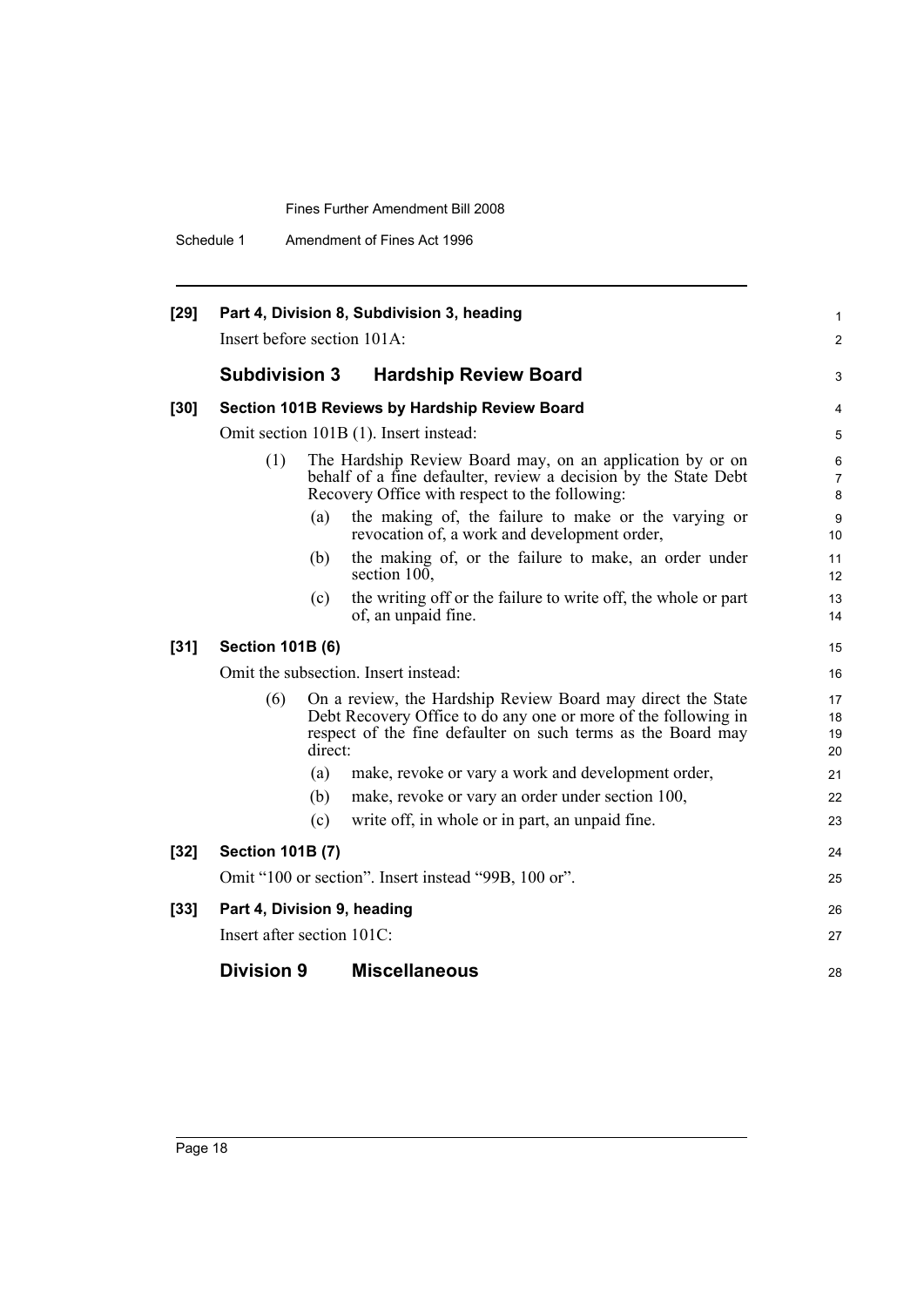Amendment of Fines Act 1996 Schedule 1

| $[34]$                                                                                                                             | <b>Section 128 Regulations</b><br>Insert after section $128(2)$ :                                                                                                                                                                                                                                                                                                                                                                                   |                                                                                                                                                                                  |                |  |  |
|------------------------------------------------------------------------------------------------------------------------------------|-----------------------------------------------------------------------------------------------------------------------------------------------------------------------------------------------------------------------------------------------------------------------------------------------------------------------------------------------------------------------------------------------------------------------------------------------------|----------------------------------------------------------------------------------------------------------------------------------------------------------------------------------|----------------|--|--|
|                                                                                                                                    |                                                                                                                                                                                                                                                                                                                                                                                                                                                     |                                                                                                                                                                                  |                |  |  |
|                                                                                                                                    | (3)                                                                                                                                                                                                                                                                                                                                                                                                                                                 | The regulations may make provision for or with respect to the<br>waiver, postponement or refund of any costs or fees payable<br>under this Act.                                  | 3<br>4<br>5    |  |  |
| $[35]$                                                                                                                             |                                                                                                                                                                                                                                                                                                                                                                                                                                                     | Schedule 3 Savings, transitional and other provisions                                                                                                                            | 6              |  |  |
|                                                                                                                                    |                                                                                                                                                                                                                                                                                                                                                                                                                                                     | Insert at the end of clause $1(1)$ :                                                                                                                                             | $\overline{7}$ |  |  |
|                                                                                                                                    |                                                                                                                                                                                                                                                                                                                                                                                                                                                     | <b>Fines Further Amendment Act 2008</b>                                                                                                                                          | 8              |  |  |
| $[36]$                                                                                                                             | <b>Schedule 3</b>                                                                                                                                                                                                                                                                                                                                                                                                                                   |                                                                                                                                                                                  | 9              |  |  |
|                                                                                                                                    |                                                                                                                                                                                                                                                                                                                                                                                                                                                     | Insert at the end of the Schedule with appropriate Part and clause numbering:                                                                                                    | 10             |  |  |
|                                                                                                                                    | <b>Part</b>                                                                                                                                                                                                                                                                                                                                                                                                                                         | Provisions consequent on enactment of<br><b>Fines Further Amendment Act 2008</b>                                                                                                 | 11<br>12       |  |  |
|                                                                                                                                    |                                                                                                                                                                                                                                                                                                                                                                                                                                                     | <b>Definition</b>                                                                                                                                                                | 13             |  |  |
|                                                                                                                                    |                                                                                                                                                                                                                                                                                                                                                                                                                                                     | In this Part:                                                                                                                                                                    | 14             |  |  |
|                                                                                                                                    |                                                                                                                                                                                                                                                                                                                                                                                                                                                     | amending Act means the Fines Further Amendment Act 2008.                                                                                                                         | 15             |  |  |
|                                                                                                                                    | <b>Internal review</b><br>A person may apply for a review under Division 2A of Part 3 of<br>a decision to issue a penalty notice in respect of a penalty notice<br>issued before the commencement of that Division, if the<br>application for review is made after that commencement and<br>before the date for payment under any penalty reminder notice<br>served on the person in respect of the offence to which the penalty<br>notice relates. |                                                                                                                                                                                  |                |  |  |
|                                                                                                                                    |                                                                                                                                                                                                                                                                                                                                                                                                                                                     |                                                                                                                                                                                  |                |  |  |
|                                                                                                                                    |                                                                                                                                                                                                                                                                                                                                                                                                                                                     | Work and development orders                                                                                                                                                      | 24             |  |  |
|                                                                                                                                    |                                                                                                                                                                                                                                                                                                                                                                                                                                                     | A person may apply for a work and development order under<br>Subdivision 1 of Division 8 of Part 4 in respect of an amount<br>owing before the commencement of that Subdivision. | 25<br>26<br>27 |  |  |
|                                                                                                                                    |                                                                                                                                                                                                                                                                                                                                                                                                                                                     | Write off of fines                                                                                                                                                               | 28             |  |  |
| Sections 101 and 101B, as amended by the amending Act, extend<br>to a fine imposed before the commencement of those<br>amendments. |                                                                                                                                                                                                                                                                                                                                                                                                                                                     |                                                                                                                                                                                  |                |  |  |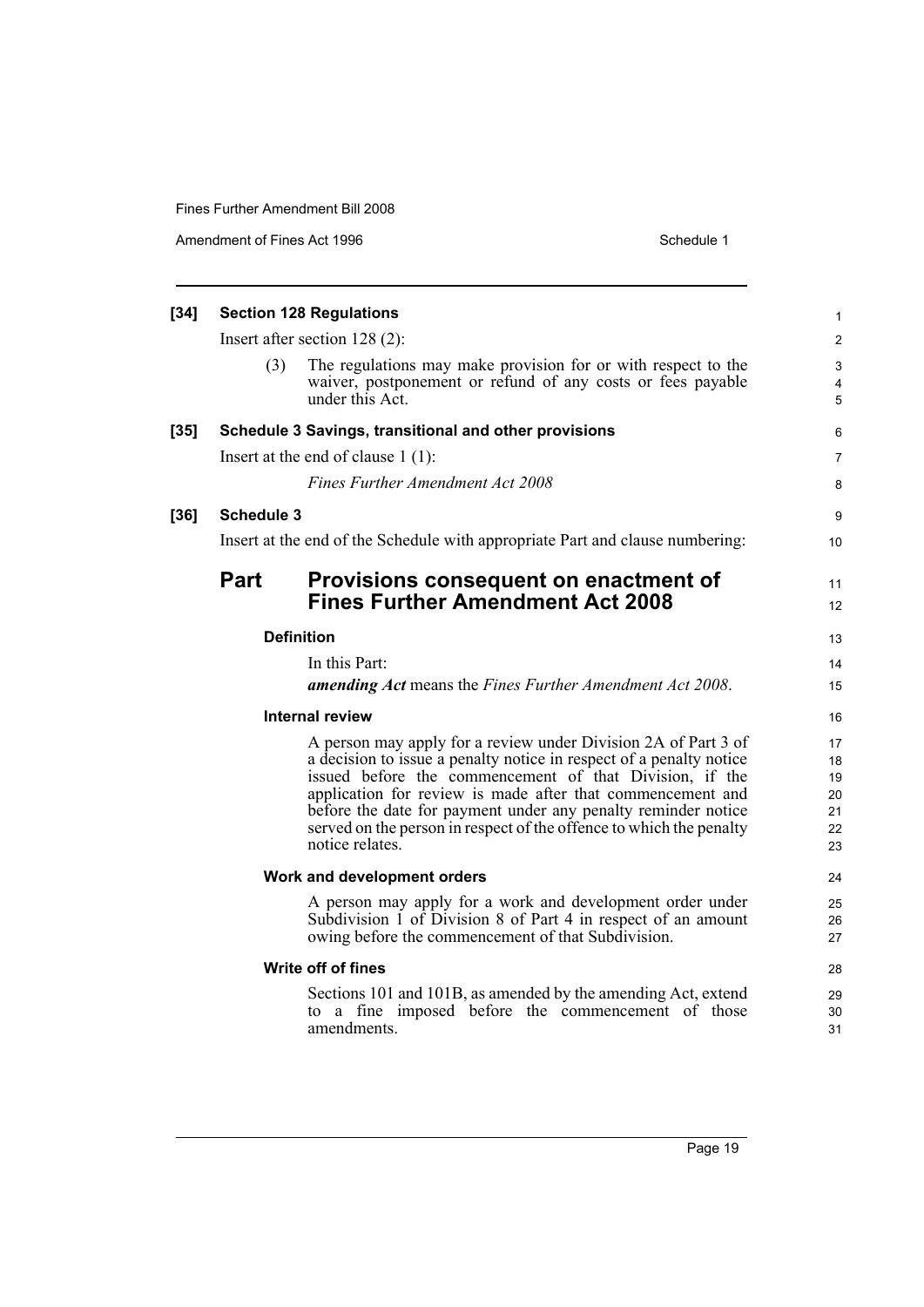Schedule 2 Amendment of other Acts and Regulations

# <span id="page-29-0"></span>**Schedule 2 Amendment of other Acts and Regulations**

|       |                                                                                                                   | (Section 4)                                                                                                                                                                                                                       | 3                 |  |  |  |
|-------|-------------------------------------------------------------------------------------------------------------------|-----------------------------------------------------------------------------------------------------------------------------------------------------------------------------------------------------------------------------------|-------------------|--|--|--|
| 2.1   |                                                                                                                   | <b>Crimes (Administration of Sentences) Act 1999 No 93</b>                                                                                                                                                                        | 4                 |  |  |  |
|       |                                                                                                                   | <b>Section 257 Disclosure of information</b>                                                                                                                                                                                      | 5                 |  |  |  |
|       |                                                                                                                   | Insert after section $257(1)(d)$ :                                                                                                                                                                                                | 6                 |  |  |  |
|       | (d1)                                                                                                              | to the State Debt Recovery Office in connection with the<br>administration or execution of the Fines Act 1996<br>(including)<br>for<br>the<br>of<br>purpose<br>the<br>imposition,<br>administration or enforcement of a fine), or | 7<br>8<br>9<br>10 |  |  |  |
| 2.2   | <b>Fines Regulation 2005</b>                                                                                      |                                                                                                                                                                                                                                   | 11                |  |  |  |
| [1]   | <b>Whole regulation</b>                                                                                           |                                                                                                                                                                                                                                   | 12                |  |  |  |
|       | Omit all Part headings.                                                                                           |                                                                                                                                                                                                                                   | 13                |  |  |  |
| [2]   | section 16                                                                                                        | Clause 4 Enforcement costs under court fine enforcement orders:                                                                                                                                                                   | 14<br>15          |  |  |  |
|       | Omit the clause.                                                                                                  |                                                                                                                                                                                                                                   | 16                |  |  |  |
| $[3]$ |                                                                                                                   | <b>Clause 5 Enforcement costs</b>                                                                                                                                                                                                 | 17                |  |  |  |
|       | Omit "The following enforcement costs are payable under a penalty notice<br>enforcement order" from clause 5 (1). |                                                                                                                                                                                                                                   |                   |  |  |  |
|       |                                                                                                                   | Insert instead "For the purposes of sections 16 (1) and 44 (1) of the Act, the<br>costs payable under a fine enforcement order are as follows".                                                                                   | 20<br>21          |  |  |  |
| [4]   | Clause 5 (1A)                                                                                                     |                                                                                                                                                                                                                                   | 22                |  |  |  |
|       | Insert after clause $5(1)$ :                                                                                      |                                                                                                                                                                                                                                   | 23                |  |  |  |
|       | (1A)                                                                                                              | No fee is payable under subclause $(1)$ $(a)$ if the fine enforcement<br>order is made under section 14 (1A) or 42 (1AA) of the Act.                                                                                              | 24<br>25          |  |  |  |
| [5]   | orders: section 48                                                                                                | Clause 6 Applications for annulment of penalty notice enforcement                                                                                                                                                                 | 26<br>27          |  |  |  |
|       | Omit clause $6(2)$ .                                                                                              |                                                                                                                                                                                                                                   | 28                |  |  |  |

1 2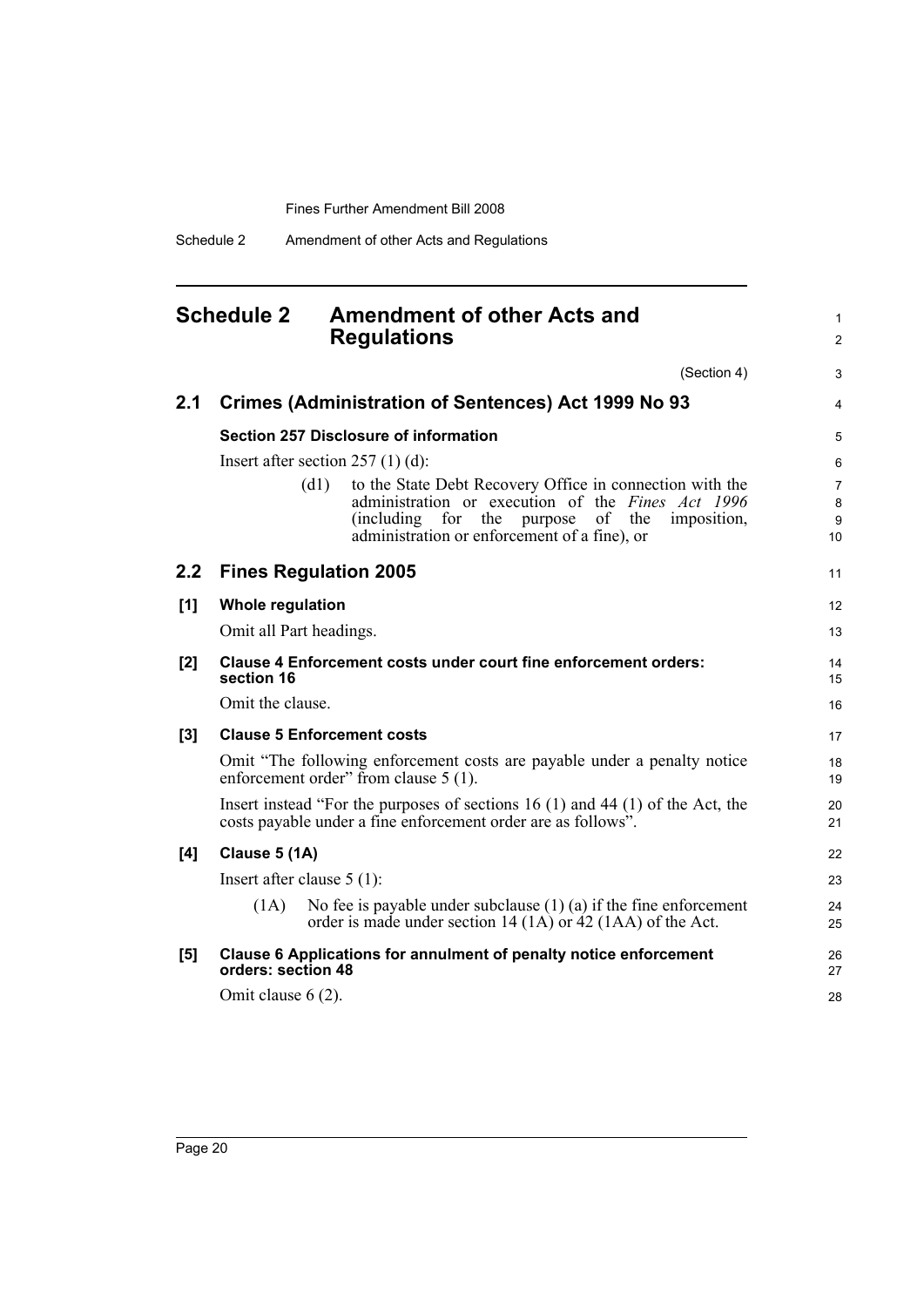| [6] |                                                                                  | <b>Clause 6A</b> |                                                                                                                                                                                                                                                                | $\mathbf{1}$                  |  |  |
|-----|----------------------------------------------------------------------------------|------------------|----------------------------------------------------------------------------------------------------------------------------------------------------------------------------------------------------------------------------------------------------------------|-------------------------------|--|--|
|     | Insert after clause 6:                                                           |                  |                                                                                                                                                                                                                                                                |                               |  |  |
|     | 6A<br>State Debt Recovery Office may waive, postpone or refund costs<br>and fees |                  |                                                                                                                                                                                                                                                                |                               |  |  |
|     |                                                                                  |                  | The State Debt Recovery Office may, in such circumstances as it<br>considers appropriate, waive, postpone or refund all or part of<br>any enforcement costs payable under clause 5 or application fees<br>payable under clause 6.                              | 5<br>6<br>$\overline{7}$<br>8 |  |  |
| [7] |                                                                                  |                  | <b>Clause 7 Applications to Local Court for redetermination of applications</b><br>for annulment of penalty notice enforcement orders: section 50                                                                                                              | 9<br>10                       |  |  |
|     |                                                                                  |                  | Omit "remit" from clause 7 (2). Insert instead "refund".                                                                                                                                                                                                       | 11                            |  |  |
| [8] |                                                                                  | Clause 7A        |                                                                                                                                                                                                                                                                | 12                            |  |  |
|     |                                                                                  |                  | Insert after clause 7:                                                                                                                                                                                                                                         | 13                            |  |  |
|     | 7Α                                                                               |                  | Postponed application fee payable as part of fine                                                                                                                                                                                                              | 14                            |  |  |
|     |                                                                                  | (1)              | For the purposes of section 57 $(4)$ of the Act, an application fee<br>that has been postponed under clause 6A or 7 in relation to a<br>penalty notice enforcement order is prescribed as a fine unless the<br>order is annulled.                              | 15<br>16<br>17<br>18          |  |  |
|     |                                                                                  | (2)              | A fee referred to in subclause (1) is to be added to, and payable<br>as part of, the fine to which the penalty notice enforcement order<br>relates.                                                                                                            | 19<br>20<br>21                |  |  |
| [9] |                                                                                  |                  | Clauses 10A and 10B                                                                                                                                                                                                                                            | 22                            |  |  |
|     |                                                                                  |                  | Insert after clause 10:                                                                                                                                                                                                                                        | 23                            |  |  |
|     | 10A<br>Maximum number of work and development orders                             |                  |                                                                                                                                                                                                                                                                |                               |  |  |
|     |                                                                                  | (1)              | For the purposes of section 99B $(4)$ of the Act, 2,000 is the<br>maximum number of work and development orders that may be<br>made during the period of 2 years that commences on the<br>commencement of Subdivision 1 of Division 8 of Part 4 of the<br>Act. | 25<br>26<br>27<br>28<br>29    |  |  |
|     |                                                                                  | (2)              | If more than one work and development order is made in respect<br>of the same person during the period referred to in subclause $(1)$ ,<br>those orders are to count as one order for the purposes of that<br>subclause.                                       | 30<br>31<br>32<br>33          |  |  |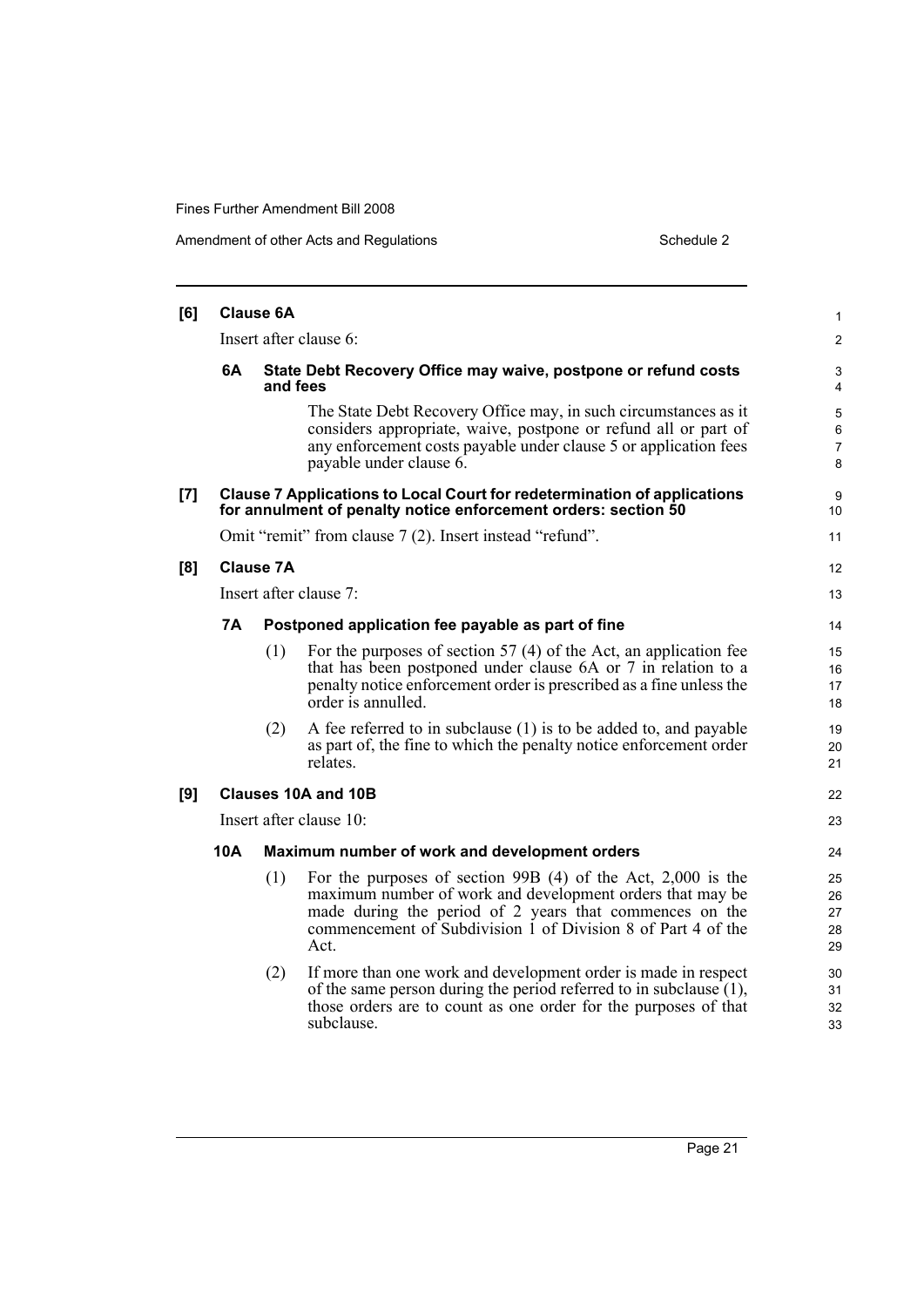Schedule 2 Amendment of other Acts and Regulations

|       | 10B |                 |                                 |      | Expiry of trial period for work and development orders                                                                           | $\mathbf{1}$        |
|-------|-----|-----------------|---------------------------------|------|----------------------------------------------------------------------------------------------------------------------------------|---------------------|
|       |     |                 |                                 |      | For the purposes of section 99J (2) of the Act, an application for                                                               | $\boldsymbol{2}$    |
|       |     |                 |                                 |      | a work and development order cannot be made after the day that<br>is the second anniversary of the commencement of Subdivision 1 | 3                   |
|       |     |                 |                                 |      | of Division 8 of Part 4 of the Act.                                                                                              | 4<br>$\overline{5}$ |
|       |     |                 |                                 |      |                                                                                                                                  |                     |
| 2.3   |     |                 |                                 |      | Road Transport (Driver Licensing) Act 1998 No 99                                                                                 | 6                   |
| [1]   |     |                 |                                 |      | Section 25A Offences committed by disqualified drivers or drivers<br>whose licences are suspended or cancelled                   | 7<br>8              |
|       |     |                 |                                 |      | Insert "(otherwise than under section 66 of the <i>Fines Act 1996</i> )" after "licence<br>is suspended" in section $25A(2)$ .   | 9<br>10             |
| [2]   |     | Section 25A (3) |                                 |      |                                                                                                                                  | 11                  |
|       |     | is cancelled".  |                                 |      | Insert "(otherwise than under section 66 of the <i>Fines Act 1996</i> )" after "licence                                          | 12<br>13            |
| $[3]$ |     |                 | Section 25A (3A) and (3B)       |      |                                                                                                                                  | 14                  |
|       |     |                 | Insert after section $25A(3)$ : |      |                                                                                                                                  | 15                  |
|       |     | (3A)            |                                 |      | A person whose driver licence is suspended or cancelled under<br>section 66 of the <i>Fines Act 1996</i> must not:               | 16<br>17            |
|       |     |                 | (a)                             |      | in the case of a suspended licence:                                                                                              | 18                  |
|       |     |                 |                                 | (i)  | drive on a road or road related area a motor vehicle<br>of the class to which the suspended driver licence<br>relates, or        | 19<br>20<br>21      |
|       |     |                 |                                 | (ii) | make an application for a driver licence during the                                                                              | 22                  |
|       |     |                 |                                 |      | period of suspension for a motor vehicle of the class                                                                            | 23                  |
|       |     |                 |                                 |      | to which the suspended driver licence relates and in<br>respect of such an application state his or her name                     | 24<br>25            |
|       |     |                 |                                 |      | falsely or incorrectly or omit to mention the                                                                                    | 26                  |
|       |     |                 |                                 |      | suspension, or                                                                                                                   | 27                  |
|       |     |                 | (b)                             |      | in the case of a cancelled licence:                                                                                              | 28                  |
|       |     |                 |                                 | (i)  | drive on a road or road related area a motor vehicle                                                                             | 29                  |
|       |     |                 |                                 |      | of the class to which the cancelled licence related                                                                              | 30                  |
|       |     |                 |                                 |      | without having subsequently obtained a driver<br>licence for a motor vehicle of that class, or                                   | 31<br>32            |
|       |     |                 |                                 | (ii) | make an application for a driver licence for a motor                                                                             | 33                  |
|       |     |                 |                                 |      | vehicle of the class to which the cancelled licence                                                                              | 34                  |
|       |     |                 |                                 |      | related and in respect of the application state his or                                                                           | 35                  |
|       |     |                 |                                 |      |                                                                                                                                  |                     |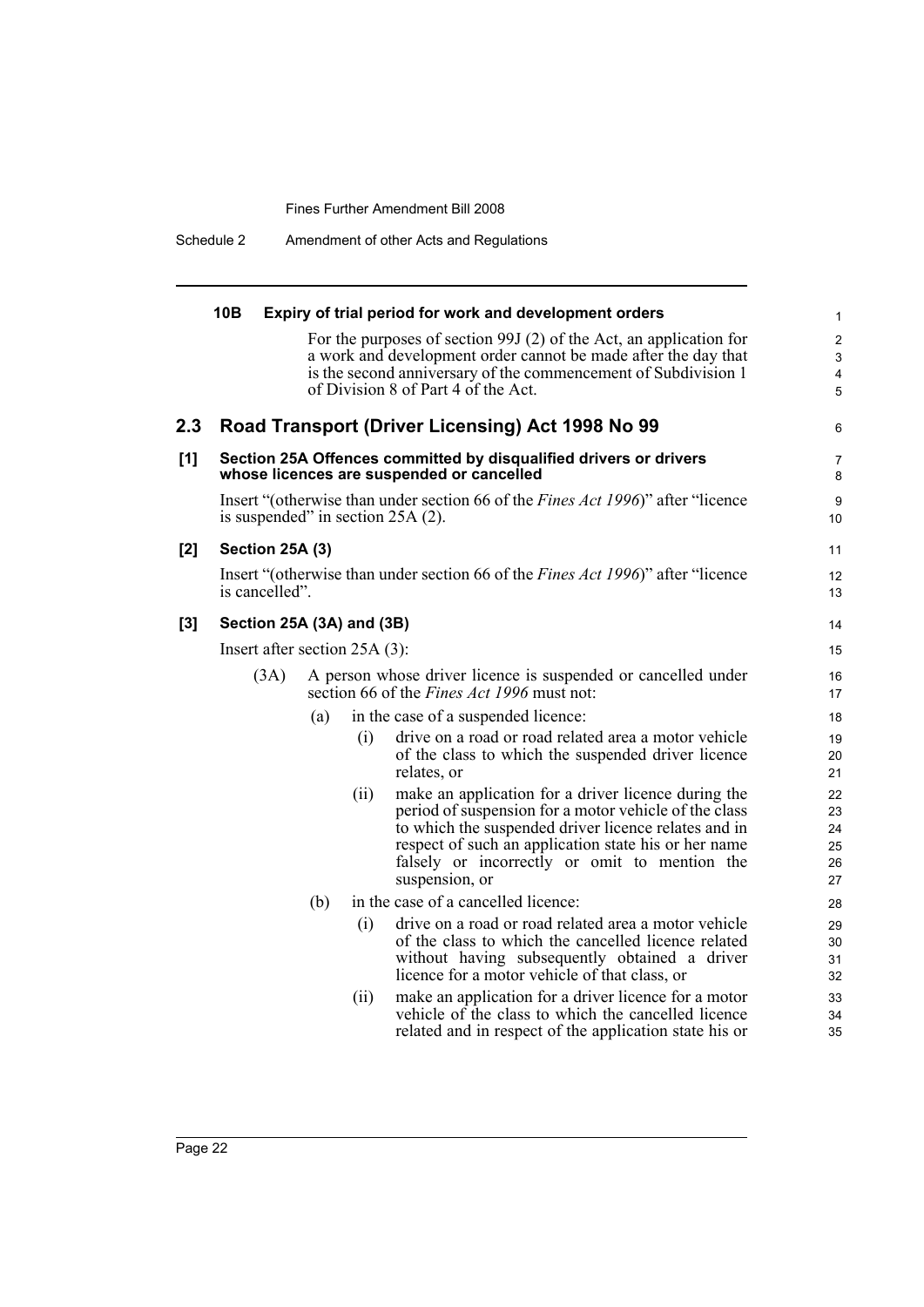|     |                        | her name falsely or incorrectly or omit to mention<br>the cancellation.                                                                                                                                                                                                                                                                                                                     | 1<br>$\overline{2}$                        |
|-----|------------------------|---------------------------------------------------------------------------------------------------------------------------------------------------------------------------------------------------------------------------------------------------------------------------------------------------------------------------------------------------------------------------------------------|--------------------------------------------|
|     |                        | Maximum penalty: 30 penalty units or imprisonment for<br>18 months or both (in the case of a first offence) or 50 penalty<br>units or imprisonment for 2 years or both (in the case of a second<br>or subsequent offence).                                                                                                                                                                  | $\mathsf 3$<br>$\overline{4}$<br>5<br>6    |
|     | (3B)                   | In determining any penalty or period of disqualification to be<br>imposed on a person for an offence under subsection (3A), a<br>court must take into account the effect the penalty or period of<br>disqualification will have on the person's employment and the<br>person's ability to pay the outstanding fine that caused the<br>person's driver licence to be suspended or cancelled. | $\overline{7}$<br>8<br>9<br>10<br>11<br>12 |
| [4] | Section 25A (4)        |                                                                                                                                                                                                                                                                                                                                                                                             | 13                                         |
|     |                        | Insert "or $(3A)$ (b) (ii)" after " $(3)$ (b)".                                                                                                                                                                                                                                                                                                                                             | 14                                         |
| [5] | <b>Section 25A (5)</b> |                                                                                                                                                                                                                                                                                                                                                                                             | 15                                         |
|     |                        | Omit "and $(3)$ (a)". Insert instead ", $(3)$ (a) and $(3A)$ (a) (ii)".                                                                                                                                                                                                                                                                                                                     | 16                                         |
| [6] |                        | Section 25A (6) (a), (7) and (10) (b)                                                                                                                                                                                                                                                                                                                                                       | 17                                         |
|     |                        | Omit " $(2)$ or $(3)$ (a)" wherever occurring. Insert instead " $(2)$ , $(3)$ (a) or $(3A)$ ".                                                                                                                                                                                                                                                                                              | 18                                         |
| [7] |                        | Section 25A (10) (a1)                                                                                                                                                                                                                                                                                                                                                                       | 19                                         |
|     |                        | Insert after section $25A(10)(a)$ :                                                                                                                                                                                                                                                                                                                                                         | 20                                         |
|     |                        | in the case of a first offence under subsection $(3A)$ —<br>(a1)<br>3 months, or                                                                                                                                                                                                                                                                                                            | 21<br>22                                   |
| [8] |                        | Schedule 3 Savings, transitional and other provisions                                                                                                                                                                                                                                                                                                                                       | 23                                         |
|     |                        | Insert at the end of clause $1(1)$ :                                                                                                                                                                                                                                                                                                                                                        | 24                                         |
|     |                        | Fines Further Amendment Act 2008 (to the extent that it amends<br>this Act)                                                                                                                                                                                                                                                                                                                 | 25<br>26                                   |
| [9] | <b>Schedule 3</b>      |                                                                                                                                                                                                                                                                                                                                                                                             | 27                                         |
|     |                        | Insert at the end of the Schedule with appropriate Part and clause numbering:                                                                                                                                                                                                                                                                                                               | 28                                         |
|     | <b>Part</b>            | Provisions consequent on enactment of<br><b>Fines Further Amendment Act 2008</b>                                                                                                                                                                                                                                                                                                            | 29<br>30                                   |
|     |                        | Offences under section 25A                                                                                                                                                                                                                                                                                                                                                                  | 31                                         |
|     |                        | The amendments made to section 25A by Schedule 2.3 to the<br>Fines Further Amendment Act 2008 do not apply to or in respect                                                                                                                                                                                                                                                                 | 32<br>33                                   |

Page 23